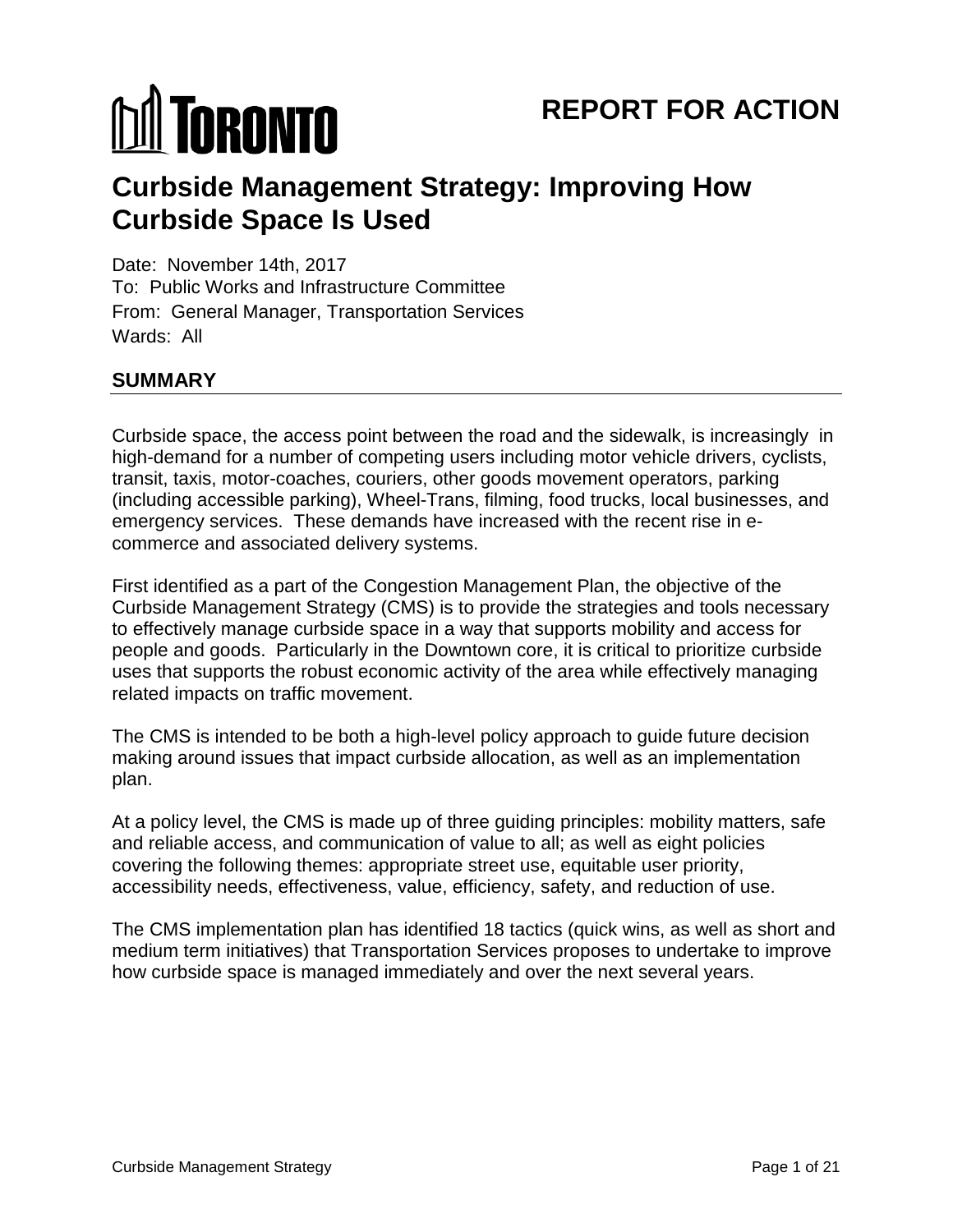#### **RECOMMENDATIONS**

The General Manager, Transportation Services recommends that:

1. City Council approve the Curbside Management Strategy as described in this report, including the next steps associated with the Quick Wins outlined in Recommendations 2, 3, and 4 below.

2. City Council authorize the implementation of stands for taxicabs at hydrants, designated delivery vehicle parking zones and designated motorcycle parking zones by amending Chapter 950 (Traffic and Parking), Chapter 910 (Parking Machines and Meters), Chapter 610 (Penalties, Administration of), Chapter 903 (Parking for Persons with Disabilities), and Chapter 925 (Permit Parking) as described in Attachment 2 of this report (November 14, 2017) of the General Manager, Transportation Services.

3. City Council authorize Transportation Services to work in partnership with the Financial District Business Improvement Area to undertake a pilot project of permit-only delivery vehicle staging zones

4. City Council authorize Transportation Services to initiate discussions with the Provincial Ministry of Transportation and the Ministry of the Attorney General regarding automated parking enforcement methods.

#### **FINANCIAL IMPACT**

There are no immediate financial impacts arising from the recommendation contained in this report.

The Acting Chief Financial Officer has reviewed this report and agrees with the financial impact information.

#### **DECISION HISTORY**

At its meeting of December 16, 17 and 18, 2013, City Council endorsed the five-year Congestion Management Plan 2014-2018. This plan was developed to better manage congestion and improve safety through innovation and technology that will maximize the efficiency, reliability and sustainability of the road network for all users while reducing the impacts on the environment. The plan identified eight areas of focus, including Curbside Management.

<http://app.toronto.ca/tmmis/viewAgendaItemHistory.do?item=2013.PW27.12>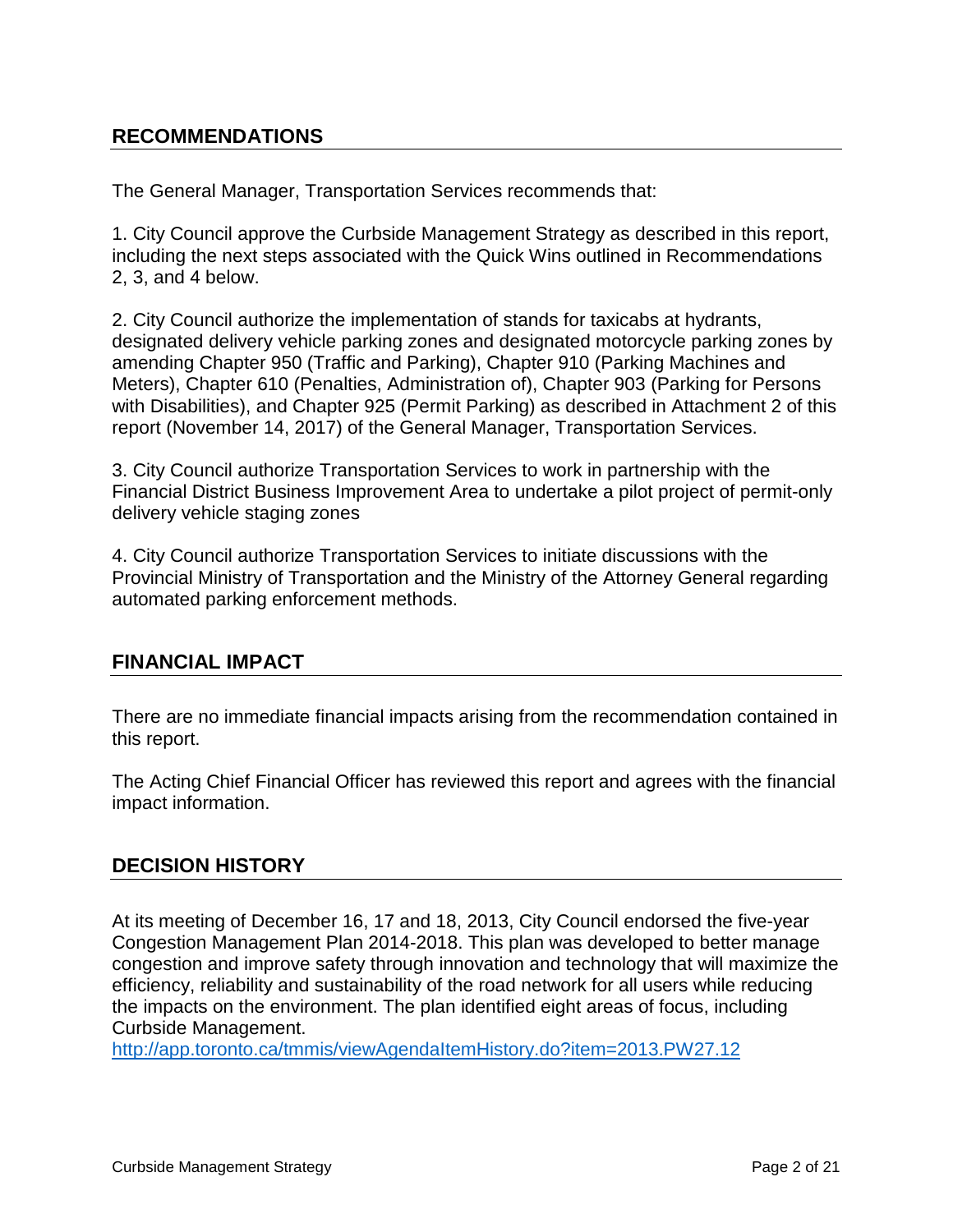City Council at its meeting of October 8, 9, 10, and 11, 2013, in considering the report entitled "Motorcycle Parking - Short-Term On-Street Parking and Overnight On-Street Permit Parking" requested the creation of designated on-street motorcycle parking spaces on a pilot basis, while maintaining the existing exemption for motorcycles from the requirement to pay for overnight parking permits in designated on-street permit parking areas.

<http://app.toronto.ca/tmmis/viewAgendaItemHistory.do?item=2013.PW25.11>

At its meeting of May 28, 2015, the Public Works and Infrastructure Committee referred items PW5.11 and PW5.12 regarding parking signage alternatives to the General Manager, Transportation Services for consideration as part of the Curbside Management Strategy.

<http://app.toronto.ca/tmmis/viewAgendaItemHistory.do?item=2015.PW5.11> <http://app.toronto.ca/tmmis/viewAgendaItemHistory.do?item=2015.PW5.12>

At its meeting of November 3rd and 4th, 2015, City Council adopted PW8.1 - Congestion Management Plan (CMP) 2016-2020, providing an update to the CMP which in-part re-affirmed Curbside Management as focus area of the plan. <http://app.toronto.ca/tmmis/viewAgendaItemHistory.do?item=2015.PW8.1>

At its meeting of January 21, 2016 the Public Works and Infrastructure Committee requested the General Manager, Transportation Services, as part of the Curbside Management Strategy, to consult on the feasibility of developing corporate or privatelyowned on-site secure facilities to allow shredding and other records management services to be conducted during off-peak times, including evening and weekends. <http://app.toronto.ca/tmmis/viewAgendaItemHistory.do?item=2016.PW10.7>

#### **COMMENTS**

#### **Background**

Effectively managing curbside space, particularly in the Downtown core, is essential to ensuring the continued growth and economic vitality of the city. The CMS was first identified as part of the Congestion Management Plan, and from that policy basis the objective of the Curbside Management Strategy (CMS) is to provide the strategies and tools necessary to improve how curbside space is used in a way that supports mobility and access for people and goods.

The CMS was first identified as part of the Congestion Management Plan, and from that policy basis is focused on

The CMS contains two key elements:

- First, a series of guiding principles and key policies that provide the high-level, strategic vision for the plan and are intended to guide future operational decision making around issues that impact curbside allocation.
- Second, a series of quick-wins, along with short and medium term tactics to improve how curb space is managed immediately and over the next several years.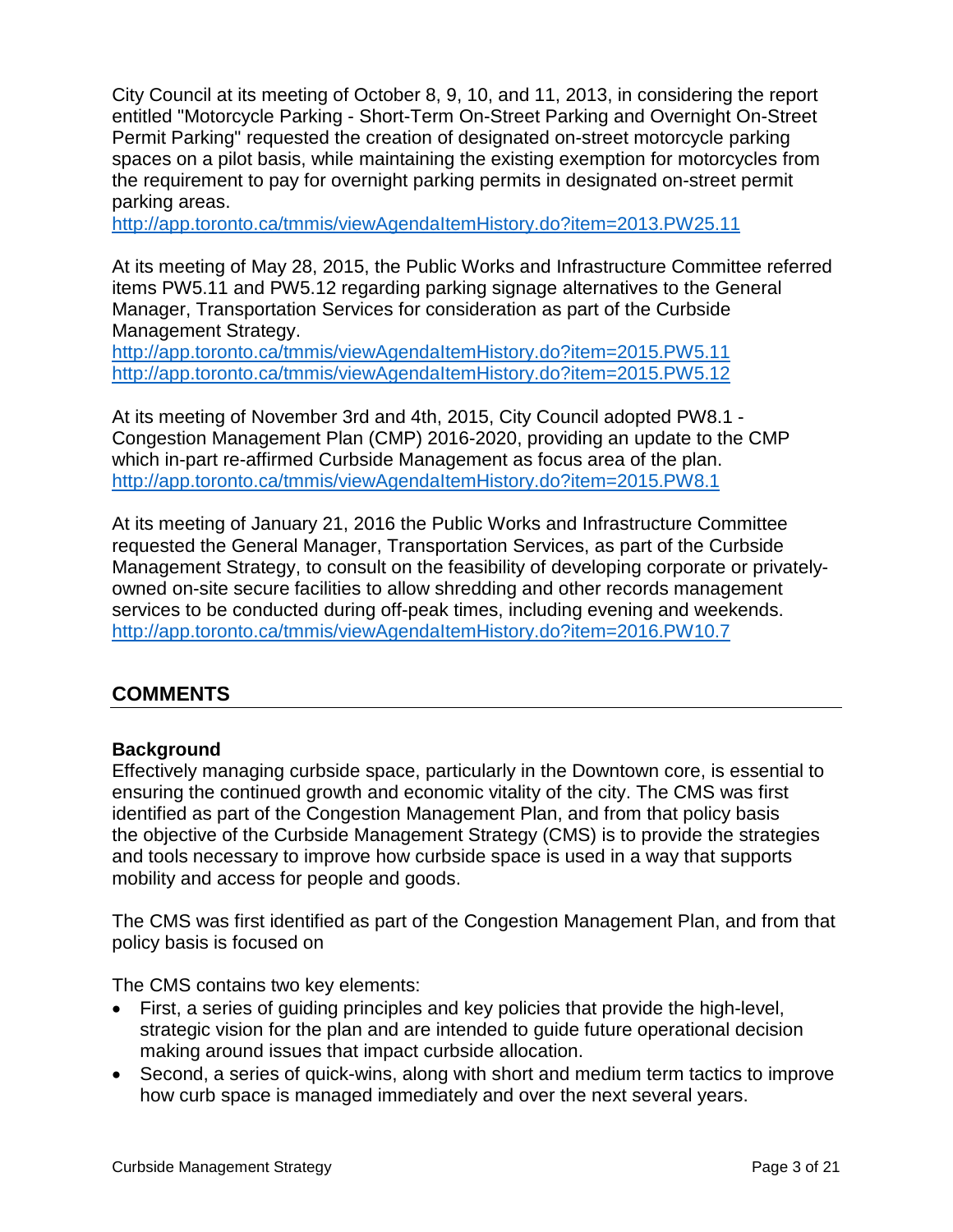The focus of this report is to provide an overview of the CMS as a whole and initiate the implementation of several quick-win tactics. Additional changes required in order to proceed with implementation of the Strategy, such as by-law and Municipal Code amendments, which will be the subject of future reports to the appropriate Community Council or committee.

#### **Challenges with Existing Management of Curbside Use**

Downtown Toronto continues to experience significant growth and intensification with substantial development and various infrastructure-related changes. While many of these projects are of significance and substantial benefit to the City, the corresponding construction activity occupies a proportion of street space with subsequent impact on street operations and curbside access.

Virtually all downtown routes grapple with the challenge of being both a destination and a corridor of travel - with a need to balance both mobility and access for people and goods.

The current approach to managing curbside space is reactive and incremental, addressing the needs on a case-by-case, block-by-block basis. This approach has not adequately addressed the concerns of the curbside users and has resulted in inefficient, and in many cases illegal, use of curbside space.

Curbside access will remain in high demand and so a strategic and planned curbside management approach is required.

#### **Development of the Curbside Management Strategy**

The CMS study involved the following stages:

- **Existing Conditions Review**  a detailed assessment of how curbside space is currently utilized and managed. This included a review of current City policies and by-laws, field observations, understanding the characteristics of curbside users, and identification of early needs and opportunities.
- **Future Conditions Impact** a review of several key City of Toronto initiatives, both adopted and planned, that will have impacts on how curbside space is managed in Toronto. This included both high-level City planning and policy frameworks such as: the Official Plan, TOcore Downtown Planning Study, and the Complete Streets Guidelines; as well as specific City projects and initiatives with more direct impacts on Downtown curbside operations.
- **Best Practices Review** provided an overview of global best practices related to curbside management, drawn from a wide range of over 20 cities. The review focused on courier delivery and goods movement, on-street parking, signage, parking for the film industry, and integration of practices.
- **Stakeholder Engagement** identified input from a wide range of internal and external stakeholders including industry associations, Business Improvement Areas, and other stakeholder groups. Stakeholder feedback reinforced the challenge of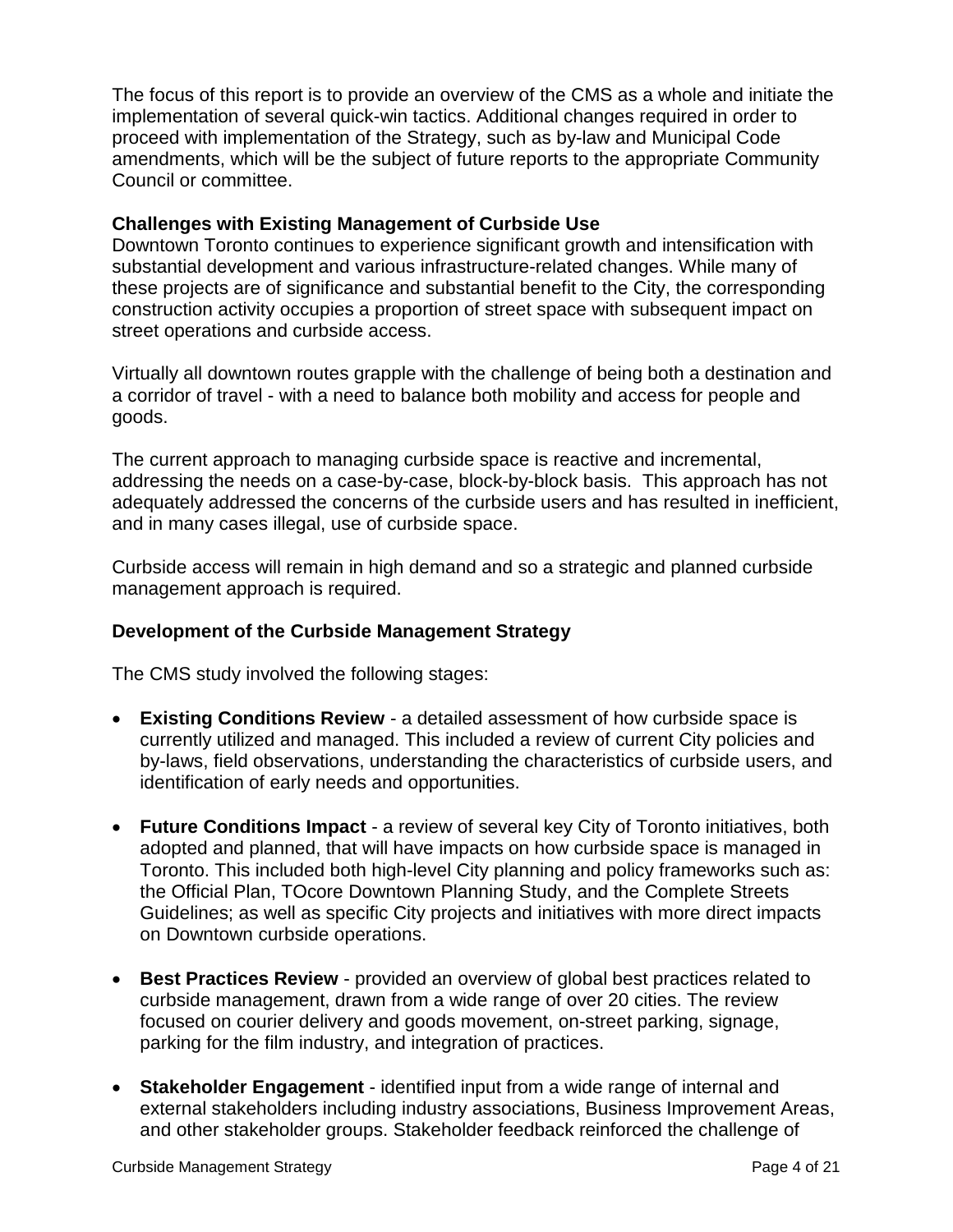increasing competition for a limited amount of curbside space between the various user groups. Various stakeholders indicated that under current conditions, some users find that the easiest and most cost effective solution can sometimes be to ignore the rules and operate illegally.

- **Development of Alternative Strategies** development of tactics and a strategy assessment evaluation framework intended to guide future operational decision making and recommendations around issues that impact curbside allocation.
- **Development of a Curbside Management Strategy and Policy Approach** the recommended policy approach is the culmination of the Curbside Management Strategy process, and provides a clear direction for the policies that stem from the findings and observations. This has led to the development of an implementation plan comprised of 18 tactics (quick wins, as well as short and medium term initiatives) that Transportation Services proposes to undertake to improve how curbside space is managed immediately and over the next several years.

#### **Guiding Principles and Policies**

The proposed Curbside Management Strategy includes a series of guiding principles and associated policies which form the high-level approach of the strategy. This approach is intended to guide future operational recommendations around issues that impact curbside allocation.

Wherever a particular tactic or approach is considered for implementation, it can be measured against both the guiding principles and policy statements to ensure that a balanced and equitable solution is reached. The assessment framework that has been developed as part of the CMS further expands on this concept, providing a tool for making micro-level operational change recommendations that are aligned with the CMS.

#### **Guiding Principles**

- **Mobility Matters -** Curbside space almost always plays a dual role of functioning as a corridor of travel, especially in peak periods. There is a need to appropriately prioritize mobility and the needs of curbside access for people and goods. To this point, tactics and solutions evaluated as part of the CMS reflect that:
	- solutions should help manage general congestion;
	- high volume surface transit corridors should have few on-street curbside uses at all times;
	- peak periods curbside uses that inhibit movement should be discouraged and / or prohibited; and
	- curbside uses that can occur off-street should be encouraged.
- **Safe and Reliable Access -** The curbside, especially Downtown, is in limited supply with many competing demands from various users. These demands can be variable by time-of-day, as new business models emerge, and as the city itself changes. Accordingly, CMS tactics developed recognize that:
	- road user safety is paramount; and
	- the right of way serves different roles at different times.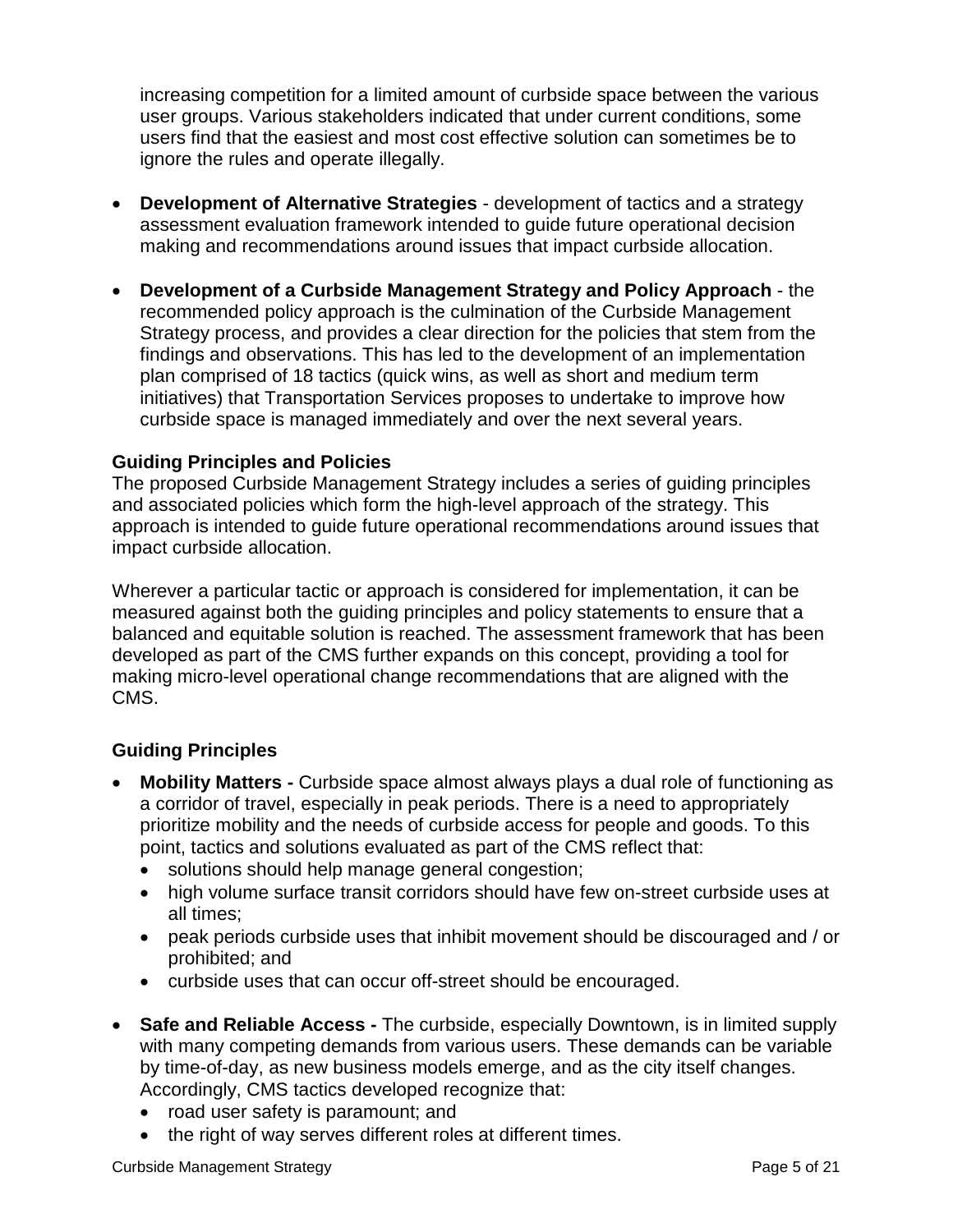- **Communicate Value to All** Curbside solutions must be communicated effectively, and be seen to be 'fair' by stakeholders. As such, CMS tactics recognize that:
	- simple solutions are required;
	- the curbside is a scarce resource with user fees to be applied where appropriate; and
	- transparent and accountable decisions are necessary.

#### **Policies**

Building on the three guiding principles of the Strategy summarized above, a series of eight Policy statements were developed. These policies are intended to ensure that the high-level, strategic aims of the plan can be used to inform future operational recommendations.

- **1. Appropriate Street Use:** Ensure curbside use supports the desired street function, reflects adjacent land-uses, and is appropriate for both the specific location, and time-of-day and time-of year.
- **2. Equitable User Priority:** Allocate curbside space for pick-ups and drop-offs, loading, and parking in a balanced and equitable manner matching users and need to the most appropriate location by time-of-day and by time-of-year.
- **3. Accessibility Needs:** Accommodate the needs of the accessibility community by providing frequent convenient curbside access for pick-ups and drop-offs, and ensuring adequate suitable parking availability.
- **4. Effectiveness:** Clearly communicate, monitor and periodically review intended curbside activity.
- **5. Value:** Employ appropriate time limits and pricing strategy to ensure reasonable curbside availability and otherwise influence equitable user utilization.
- **6. Efficiency:** Ensure that the means of support for all intended curbside activity is undertaken in the most efficient manner practicable, including the consideration of new technologies.
- **7. Safety:** Maximize safety for all curbside users and others in the public realm.
- **8. Reduce Use:** Encourage off-street pick-ups and drop-offs, loading, and parking activity whenever and wherever reasonable and practicable, to free up on-street curbside space.

#### **Curbside Management Strategy - Implementation Plan**

The CMS implementation plan has identified a list of tactics that Transportation Services proposes to undertake to improve how curbside space is managed both immediately and over the next several years, each tactic addressing one or more of the policy areas outlined above. These tactics range from relatively simple in nature serving a single stakeholder in the near-term, to more complex serving multiple stakeholders over the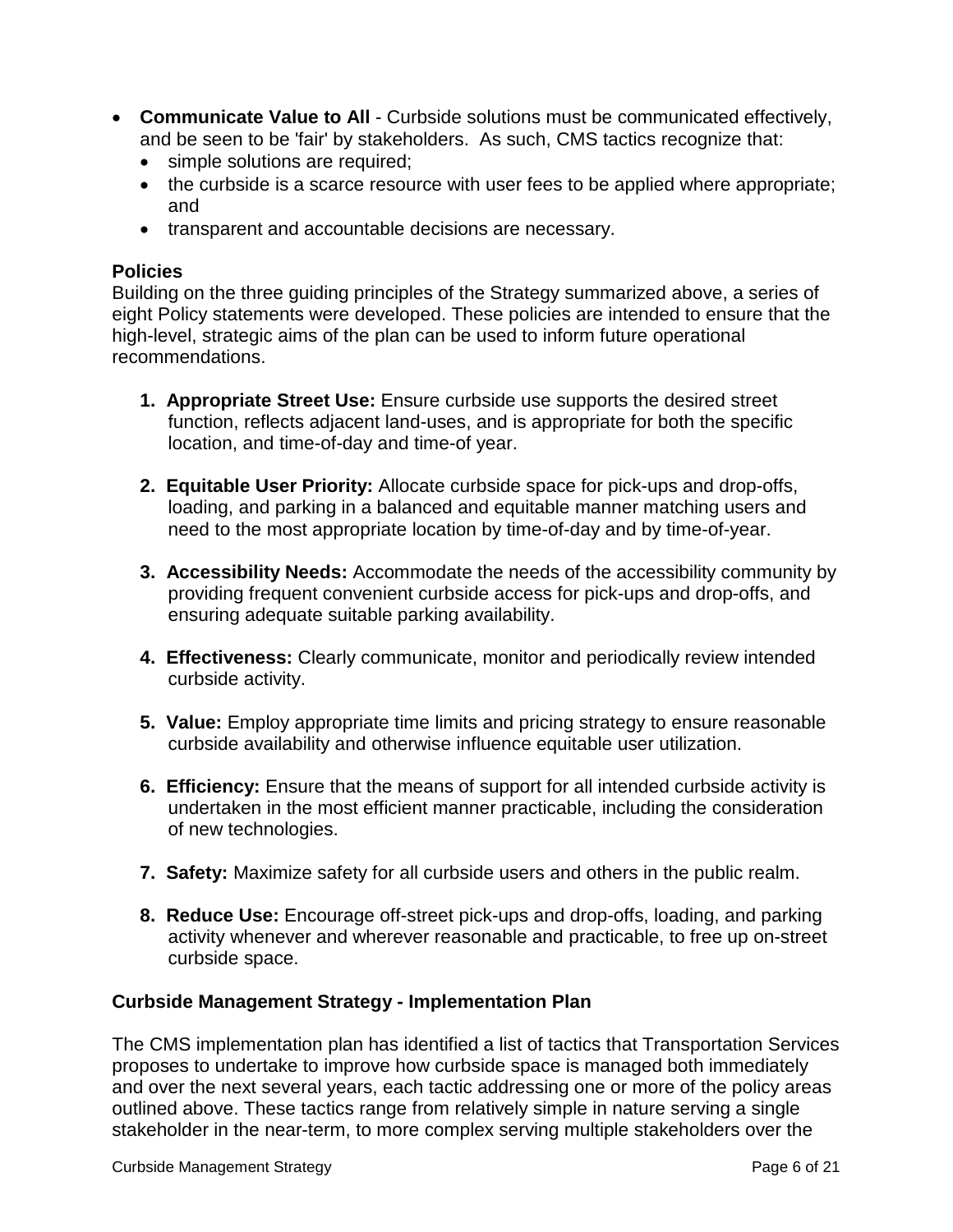longer term. All of the tactics recognize corridor type and the desired curbside function along the corridor, when applied. Tactics have been divided into:

- *Quick Wins* tactics are proposed to be tackled as a priority; initiated as soon as practicable and the appropriate next steps for these tactics are addressed through recommendations contained within this report.
- *Short-Term Tactics* are intended to be tackled over the next 0 to 2 year period.
- *Medium-Term Tactics* are expected to be addressed over the coming 3 to 5 years.

A summary of the 18 implementation tactics proposed within the CMS Implementation Plan is outlined below.

#### **QUICK WINS**

**Stands for Taxicabs at Hydrants Pilot** *-* This tactic proposes additional Taxicab stands at select hydrant locations without taking up additional curbside space. It is proposed on a pilot basis and at a limited number of hydrant locations that will be appropriately signed. Taxicab operators stationed there would be required to remain with their vehicles at all times and vacate the spot on the arrival of an emergency vehicle.

This report recommends the necessary amendments to the Municipal Code required to implement this tactic, on a pilot basis at up to thirty locations. Toronto Fire Services and representatives from the Taxicab industry have been consulted on this proposal. A separate report will be submitted to a forthcoming Toronto and East York Community Council to introduce by-law amendments to enact the specific locations proposed for this pilot.

**Convert 'Advisory' Courier Loading Zones to Designated Delivery Vehicle Parking Zones** – This tactic ensures that couriers, and other delivery vehicles, are able to use enforceable designated curbside space to quickly and conveniently deliver or pick-up packages and other goods. It should not only promote more efficient delivery operations, but also reduce vehicles circling in search of available space.

This report recommends the necessary amendments to the Municipal Code required to convert the existing advisory Courier Loading Zones to enforceable Designated Delivery Vehicle Parking Zones. A separate report will be submitted to a forthcoming Toronto and East York Community Council to introduce by-law amendments to enact the specific locations proposed for this change.

**Designate Motorcycle/Scooter Parking Zones** *-* Motorcycle/scooter parking zones will provide safe, convenient parking and encourage motorcyclists to park legally on city streets within the pay-and-display areas in a controlled fashion to maximize available parking.

As part of a two year pilot that was undertaken, thirty-six (36) zones were established using advisory signage to designate the zones in the downtown area. Of those thirty-six zones, twenty-four (24) were heavily used, during the fair weather period, between the months of April and October. The results of the pilot clearly demonstrated that the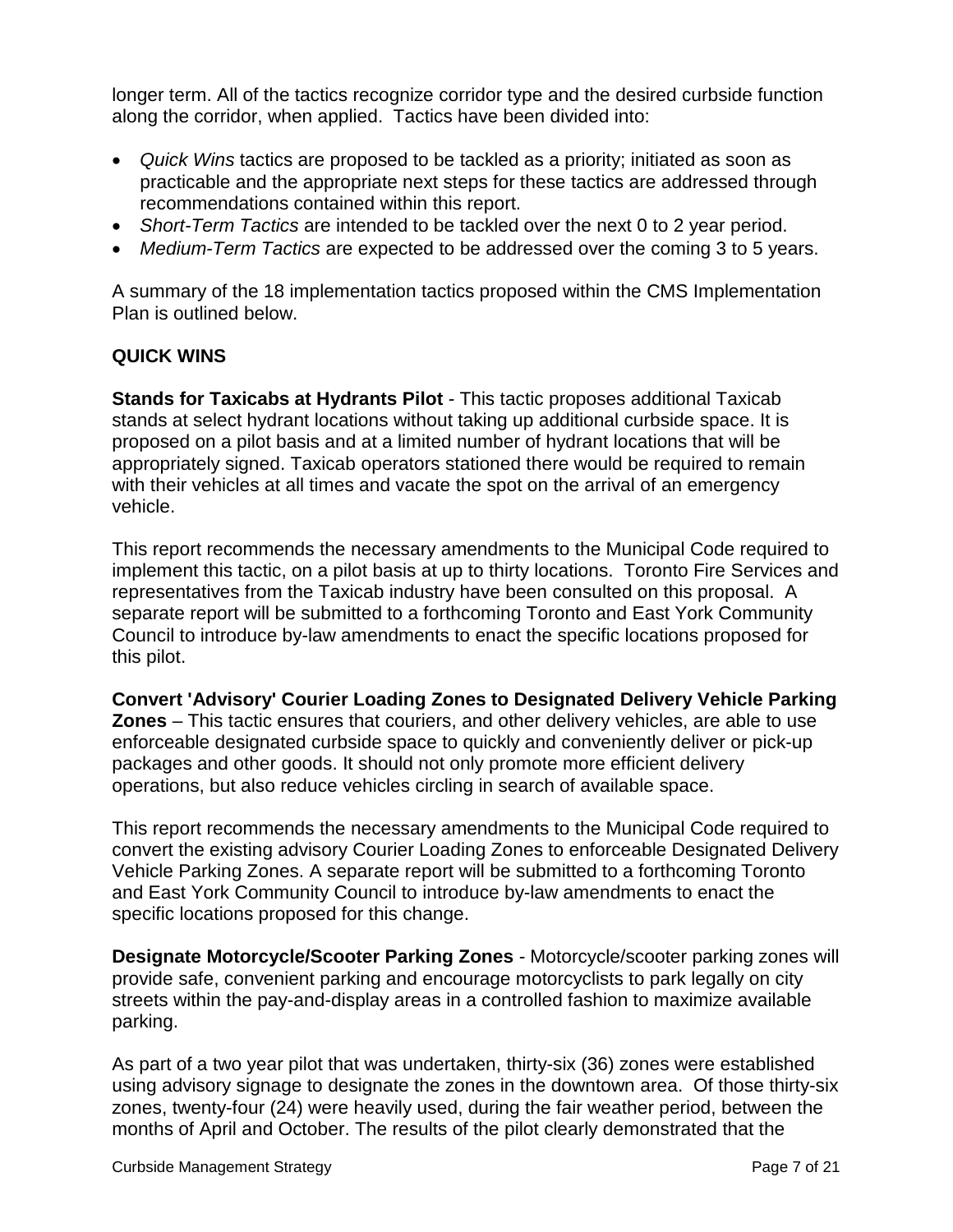majority of the designated motorcycle zones were well used and improved parking for motorcyclists by reducing motorcycle/car conflicts. However, given that the zones were not regulated, occasionally cars would be parked in these zones as well. Therefore, to ensure motorcyclists have sole access to these zones, it is proposed that these spaces be regulated by by-law for the exclusive use by motorcyclists between the period of April 1 and October 31, inclusive, of each year. Furthermore, to ensure the motorcycle parking zones are well utilized during the remaining months of the year (i.e., winter periods), when motorcycle are used less often, other motorist would be allowed to use these spaces during the period of November 1 to March 31. A list of twenty-four (24) motorcycle zones (253 motorcycle spaces) are proposed for implementation, whose locations are listed in Attachment 1 of this report.

This report recommends the necessary amendments to the Municipal Code required to convert the existing advisory Motorcycle / Scooter Parking Zones to designated zones. A separate report will be submitted to a forthcoming Toronto and East York Community Council to introduce by-law amendments to enact the specific locations recommended for this change. In addition, discussions are underway between Transportation Services and the Toronto Parking Authority about options for motorcyclists to pay a fee at payand-display parking locations, subject to consultation and consideration as part of a future Budget process.

**Explore Delivery Vehicle Staging Zones (by Permit Only) through a Pilot** – Dedicating time-limited on-street space to, for example, next-in-queue transport trucks waiting to access single elevators in high demand building locations like the First Canadian Place and Scotia Plaza would reduce incidents of large vehicles illegally stopping and blocking lanes or, alternatively, circling around the block unnecessarily awaiting the next-in-queue opportunity. This report seeks Council authority for Transportation Services to work in partnership with the Financial District Business Improvement Area to undertake a pilot project of permit-only delivery vehicle staging zones.

**Explore Automated Parking Enforcement Methods** – Utilization of electronic systems of detection of license plates for the purpose of ensuring compliance with parking regulations would be expected to ease enforcement efforts and aid increased availability of curbside space. This report seeks Council authority for Transportation Services to initiate discussions with the Provincial Ministry of Transportation and the Ministry of the Attorney General regarding automated parking enforcement methods.

**Facilitate Taxi Patron Drop-off Areas** – Changes to the allocation of curbside space requires consideration of the potential impacts on taxi patrons, including those with accessibility challenges. As part of stakeholder consultations for King Street Transit Pilot, the taxi industry voiced concerns about the potential impacts of the pilot project to taxi services. Responding to these concerns, the King Street Transit Pilot doubled the total number of spaces at taxi stands along King Street (from 34 to 70 spaces), and another 16 new taxi stand spaces are being implemented along other streets such as Portland Street, Brant Street, Wellington Street, and Widmer Street.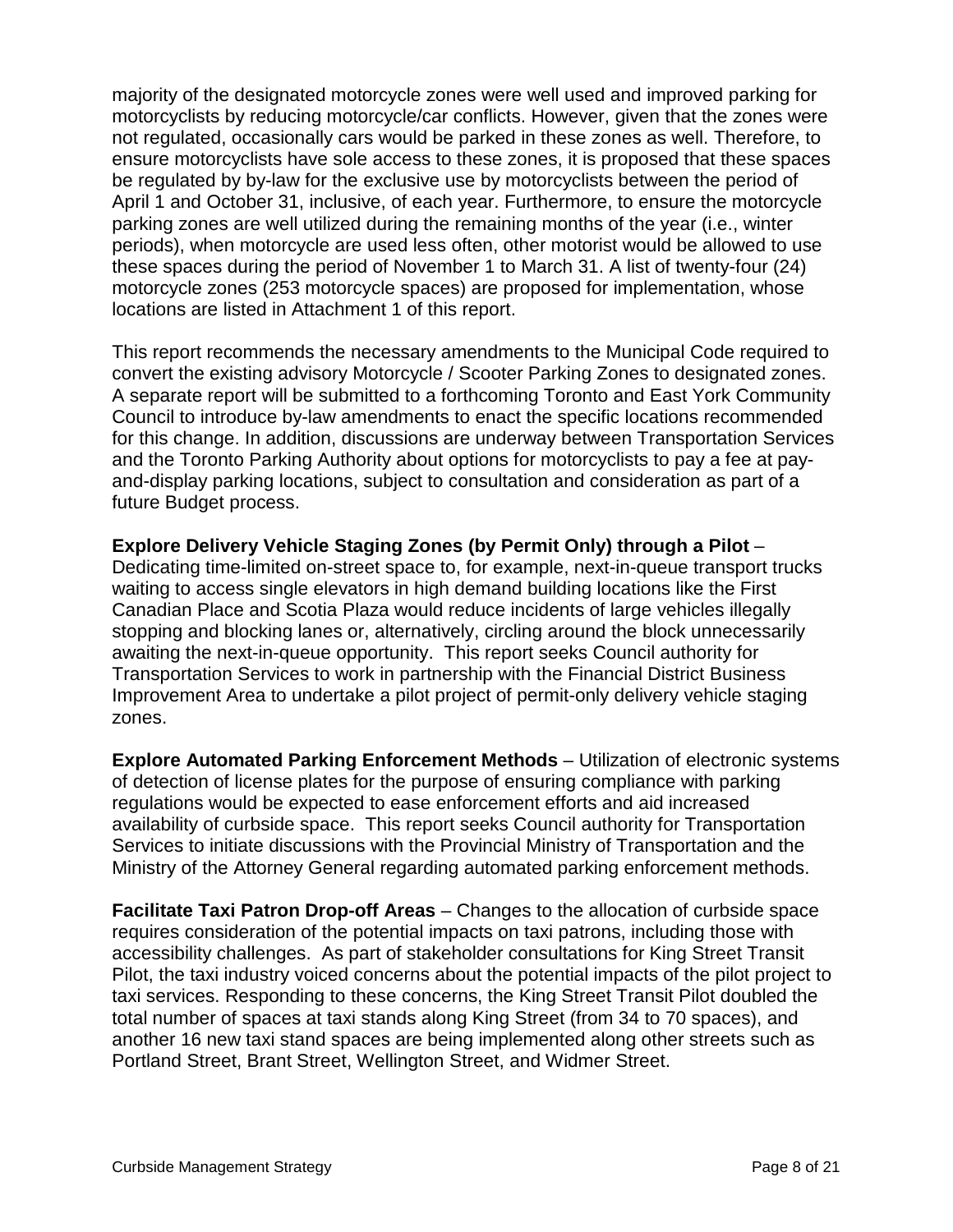#### **SHORT-TERM TACTICS (0 - 2 Years)**

**Support the Expanded Use of Off-Peak Deliveries** - Building on the success of the Toronto 2015 Pan Am/Parapan Am Games experience in this area, this tactic would involve Transportation Services and Municipal Licensing and Standards Divisions working with local BIAs and major carriers with frequent deliveries to identify opportunities to shift deliveries to the evening and overnight periods, thereby reducing the number of delivery related trucks on roads during the day.

**Improve Curbside Signage Legibility** - This tactic would look to consolidate parking regulations and seek out opportunities to improve sign legibility and user friendliness through, for example, the use of a graphic representation of the curbside use regulations, on a sign. Locations under consideration include high demand and heavily enforced areas where signage can be confusing.

**Improve Messaging of Stopping, Pick-up/Drop-off, Loading & Deliveries and Parking Regulations and Promote Off-Street Parking** – Generating and communicating supportive information, through social media, mobile apps, and the City website, to guide where and when to stop, pick-up/drop-off or load/unload, or park, would not only improve upon the effectiveness of intended regulations, but also reduce motorist tendency to cruise the road network for available space. Communicating alternative available off-street parking locations and rates, through signage and mobile apps would free on-street parking spaces for alternative curbside uses and reduce motorist circling for an available spot.

**Improving Communication, Monitoring and Enforcement of Motor Coach Parking and Loading Zones** *–* Creating materials that communicate designated motor coach parking and loading spaces and desirable operating practices to the motor coach industry and its users, would better facilitate event planning travel itineraries and reduce undesirable alternative parking and loading practices. Additional monitoring and enforcement should also be undertaken at key locations.

**Explore Changes to Commercial Laneways to Support Off-Street Loading and Deliveries in Key Areas** - In some areas commercial laneways may be a good option to support off-street loading and deliveries but may require changes to regulations or laneway management (i.e., of solid waste bins) to effectively support this change in use. This tactic would involve Transportation Services working with the Downtown Yonge Business Improvement Area to explore changes to commercial laneways to support offstreet loading and deliveries.

**Promote Appropriate Use of Accessible Parking Permits and Explore Curbside Needs of Accessibility Community** – In support of Executive Committee and Toronto Police Services Board recommendations, this tactic would explore concerns relating to the enforcement and use of accessible permits, as well as the availability of frequent and convenient pick-up / drop-off and accessible parking locations, will be explored. See:<http://app.toronto.ca/tmmis/viewAgendaItemHistory.do?item=2017.EX25.20>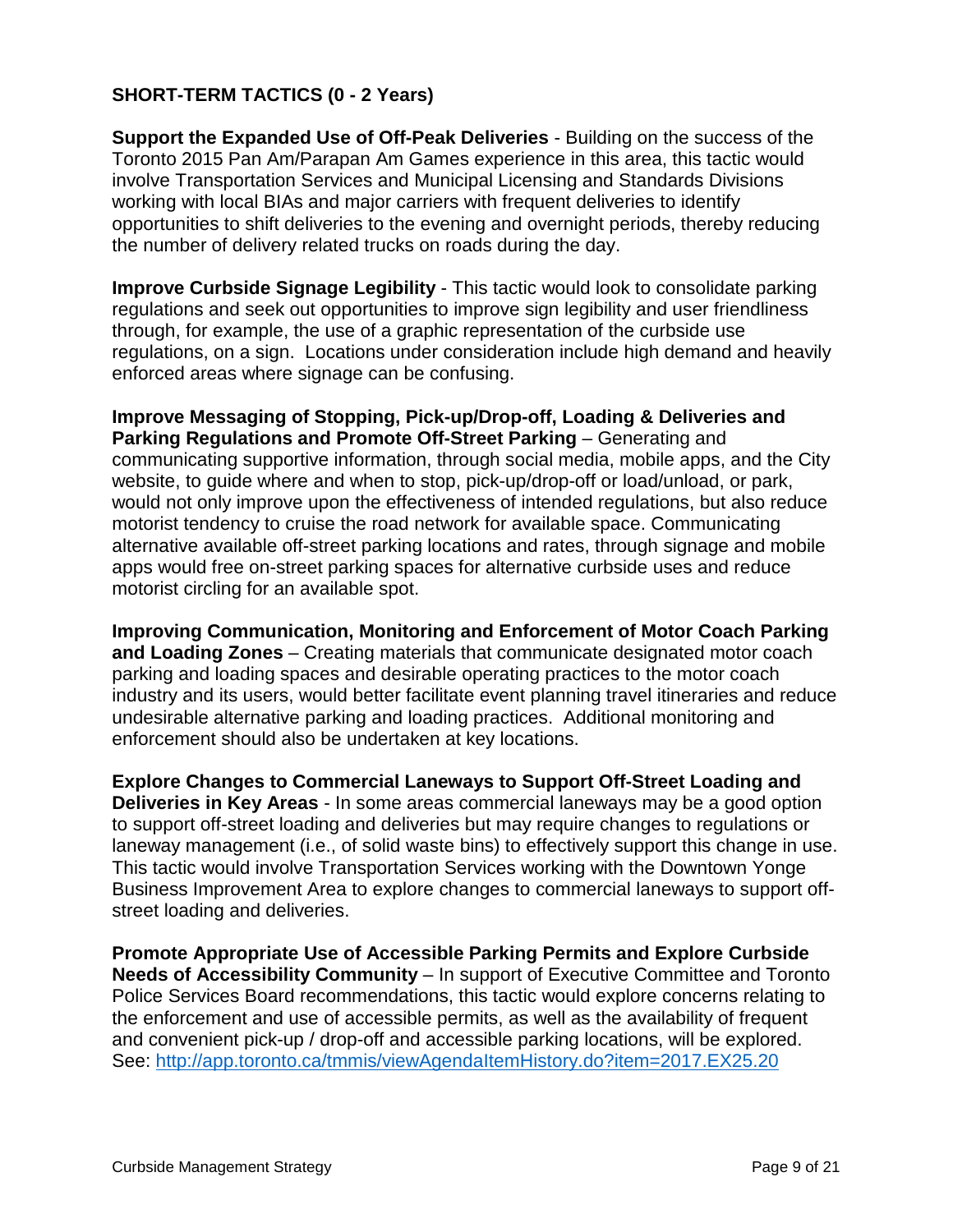**Develop a Freight and Goods Movement Strategy** – Building on the Freight and Goods Movement Strategy Framework endorsed by the Public Works and Infrastructure Committee on October 18, 2017*,* the development of this strategy will involve understanding goods movement patterns, consultation with key stakeholders, and exploration of alternatives and best practices, among other things, to develop a strategy to move goods in an efficient, effective, safe and sustainable manner. See: <http://app.toronto.ca/tmmis/viewAgendaItemHistory.do?item=2017.PW24.8>

#### **MEDIUM-TERM TACTICS (3 - 5 Years)**

**Explore a Courier/Delivery Vehicle Permit** - This tactic involves creating a permit system to facilitate courier and delivery vehicles to make deliveries in busy areas where it is difficult to find convenient and legal parking spots for short stops. Such a permit would be expected to reduce the negative impact on traffic flow resulting from these vehicles choosing to otherwise park in inappropriate locations or during peak periods for traffic flow.

**Explore Variable Pricing Options** *–* Convenient frequent curbside availability for parking and delivery activity that supports corridor type and curbside function, can be effectively achieved through variable pricing options. Choosing the appropriate approach and pricing while balancing user needs and available space, will require further study and associated consultation.

**Rationalize Motor Coach Parking and Loading** *-* Rationalizing existing and introducing new motor coach parking and loading zone locations at key venues or in high demand areas would reduce traffic impacts and improve options for the motor coach industry.

**Rationalize Taxi Stand Placement** *-* This tactic will examine existing taxi stand location utilization and explore opportunities to introduce new taxicab stands. Distribution of taxicab stands improves dispatch capability for taxi companies, reduces wait times for customers, reduces driving and circulating for drivers, and improves network operations.

**Advance Automated Parking Enforcement Methods** - Subject to discussions with the Province identified as a *Quick Win*, this tactic will seek to advance the consideration of necessary resources and authorities for automated parking enforcement to improve compliance with curbside regulations.

The Curbside Management Strategy summarized in this report is recommended to improve upon how curbside space is allocated and used in the City of Toronto, particularly the Downtown core. The combination of high-level policies and a tactical implementation plan together will improve curbside management in a way that supports multi-modal mobility, economic vitality, and access for people and goods. It is recommended that the Strategy and implementation plan be periodically reviewed for effectiveness, as necessary, to ensure that the desired goals of the CMS are maintained.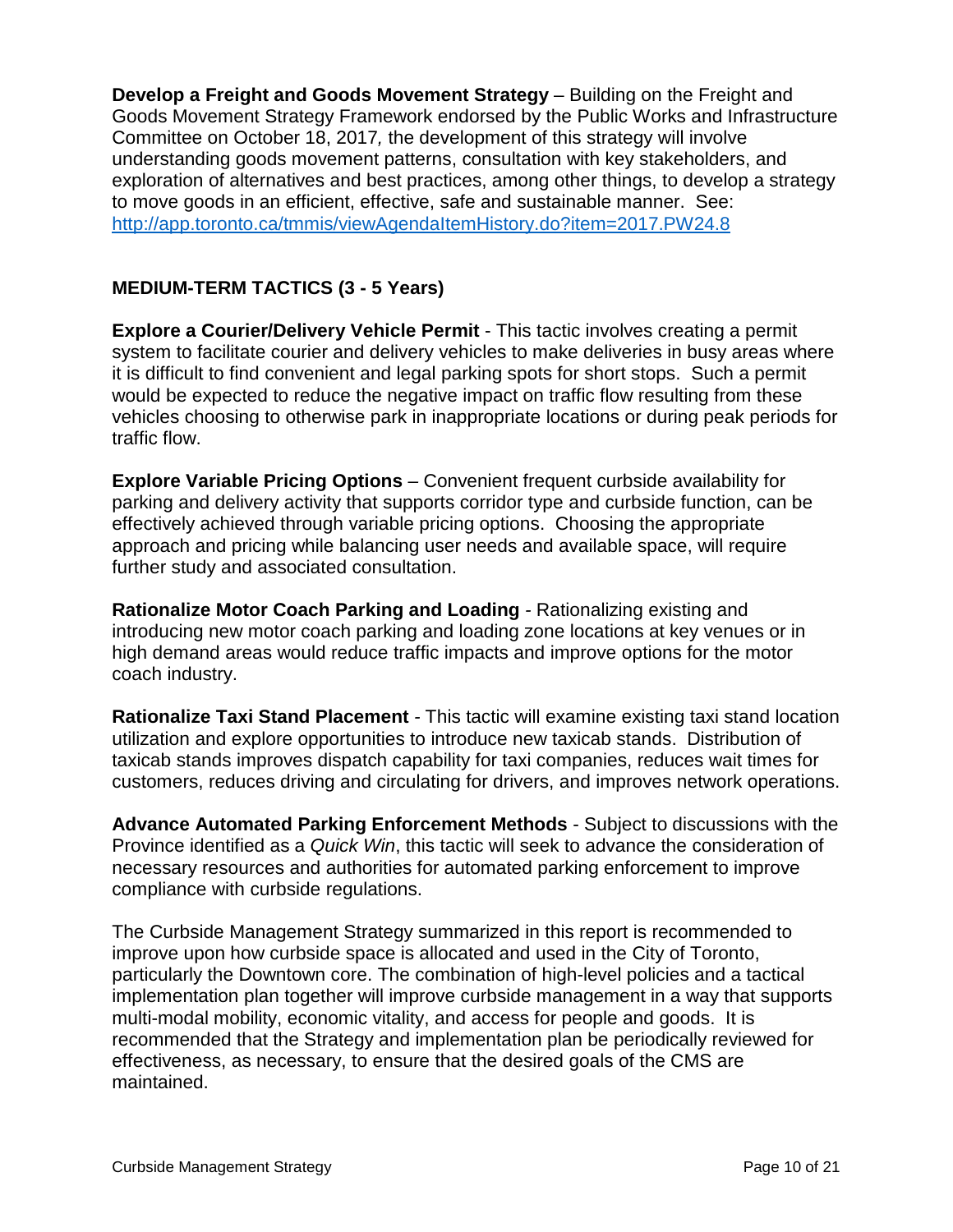Jacquelyn Hayward Gulati Acting Director, Transportation Infrastructure Management Transportation Services Tel. (416) 392-5348 Email: [Jacquelyn.HaywardGulati@toronto.ca](mailto:Jacquelyn.HaywardGulati@toronto.ca)

#### **SIGNATURE**

Barbara Gray General Manager, Transportation Services

#### **ATTACHMENTS**

\_\_\_\_\_\_\_\_\_\_\_\_\_\_\_\_\_\_\_

Attachment 1 - Proposed Locations for Designated Motorcycle Parking Zones Attachment 2 - Municipal Code Amendments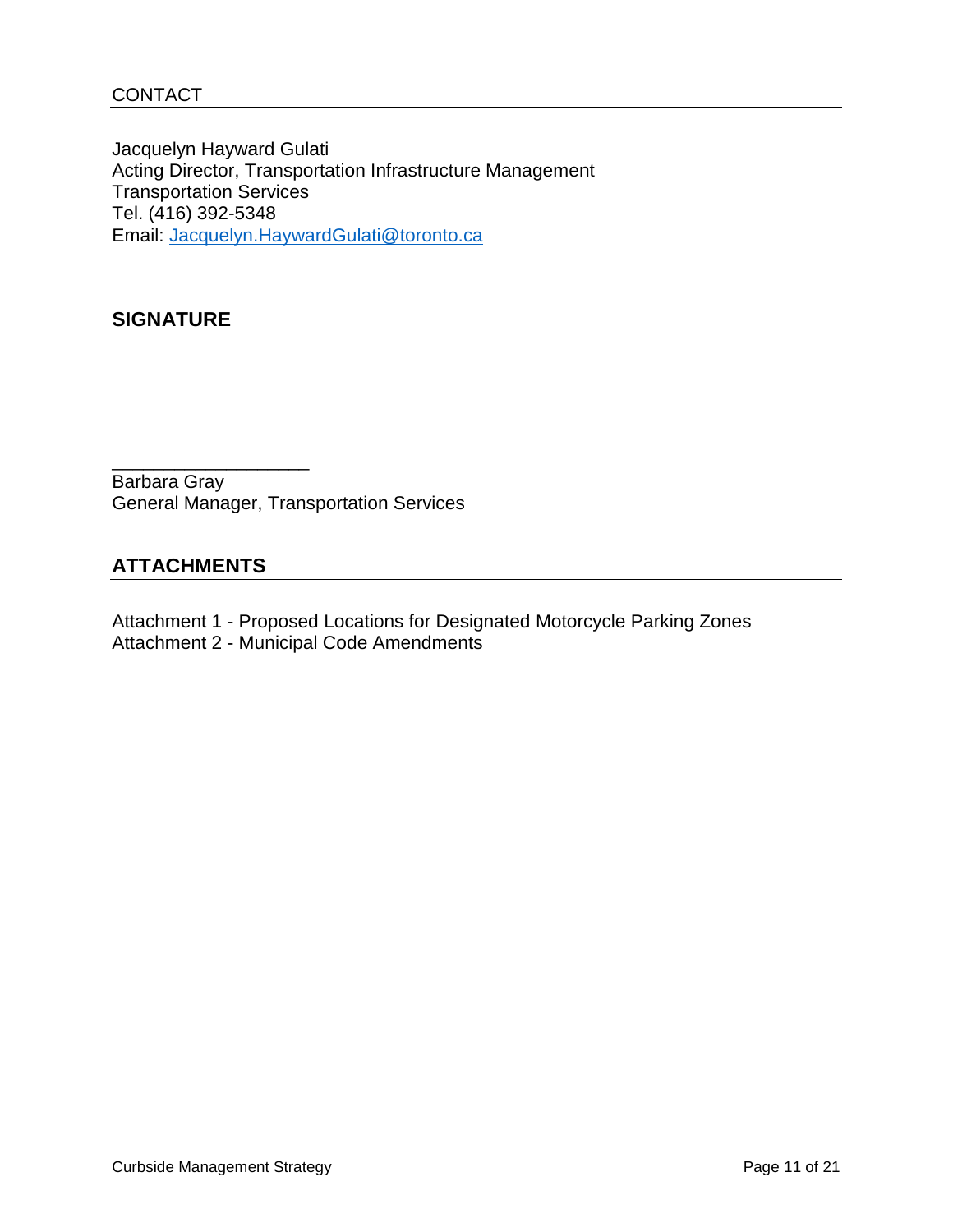### **Attachment 1 - Proposed Locations for Designated Motorcycle Parking Zones**

| No.            | <b>Street</b>       | Side | From                    | To                   | Number of<br>Motorcycle<br><b>Spaces</b> |
|----------------|---------------------|------|-------------------------|----------------------|------------------------------------------|
| 1              | <b>Edward St</b>    | S    |                         |                      | 11                                       |
|                |                     |      | Yonge St                | Bay St               |                                          |
| $\overline{2}$ | <b>Albert St</b>    | N    | Bay St                  | James St             | 11                                       |
| 3              | Elm St              | N    | Yonge St                | Bay St               | $\overline{7}$                           |
| 5              | Peter St            | E    | King St West            | Adelaide St W        | $\overline{7}$                           |
| 6              | <b>Widmer St</b>    | W    | <b>Adelaide St West</b> | King St West         | 11                                       |
| 8              | Peter St            | W    | <b>Richmond St W</b>    | Adelaide St W        | $\overline{7}$                           |
| 9              | Simcoe St           | W    | <b>Adelaide St West</b> | Pearl St             | 16                                       |
| 10             | Simcoe St           | W    | <b>Pearl St</b>         | King St West         | 15                                       |
| 13             | Duncan St           | Е    | Richmond St W.          | Queen St W           | $\overline{4}$                           |
| 14             | Murray St           | W    | Orde St                 | Elm St               | $\overline{7}$                           |
| 16             | Victoria St         | E    | Dundas St E             | <b>Shuter St</b>     | 4                                        |
| 19             | <b>Lombard St</b>   | S    | Church St               | Victoria St          | 15                                       |
| 20             | <b>Lombard St</b>   | N    | Church St               | Victoria St          | $\overline{7}$                           |
| 21             | <b>Toronto St</b>   | W    | King St E               | Adelaide St E        | 11                                       |
| 22             | <b>Toronto St</b>   | E    | King St E               | Adelaide St E        | 11                                       |
| 25             | <b>Bond St</b>      | W    | Dundas St E             | <b>Gould St</b>      | $\overline{7}$                           |
| 26             | <b>Colbourne St</b> | N    | Victoria St             | Yonge St             | 12                                       |
| 28             | <b>Grenville St</b> | S    | <b>Bay St</b>           | Yonge St             | 11                                       |
| 29             | <b>Scott St</b>     | Е    | The Esplanade           | <b>Front St East</b> | $\overline{7}$                           |
| 30             | <b>Scott St</b>     | W    | Front St E              | The Esplanade        | $\overline{7}$                           |
| 31             | Pearl St            | S    | Duncan St               | Simcoe St            | 12                                       |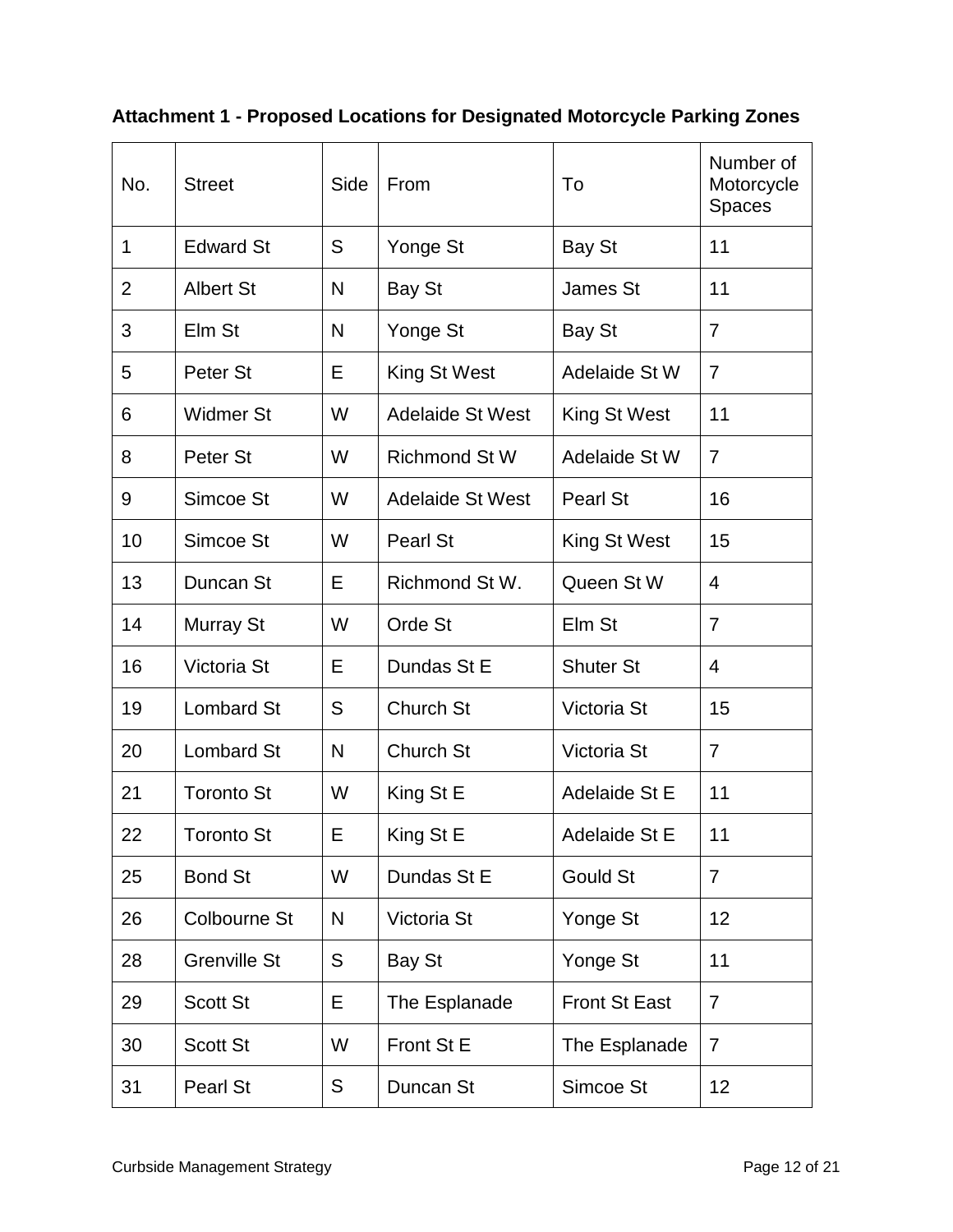| No.   | <b>Street</b>    | Side | From      | To        | Number of<br>Motorcycle<br><b>Spaces</b> |
|-------|------------------|------|-----------|-----------|------------------------------------------|
| 32    | Pearl St         | S    | Duncan St | Simcoe St | 3                                        |
| 33    | Temperance St    | N    | Bay St    | Yonge St  | 25                                       |
| 34    | <b>Mercer St</b> | S    | Peter St  | John St   | 26                                       |
| Total |                  |      |           |           | 253                                      |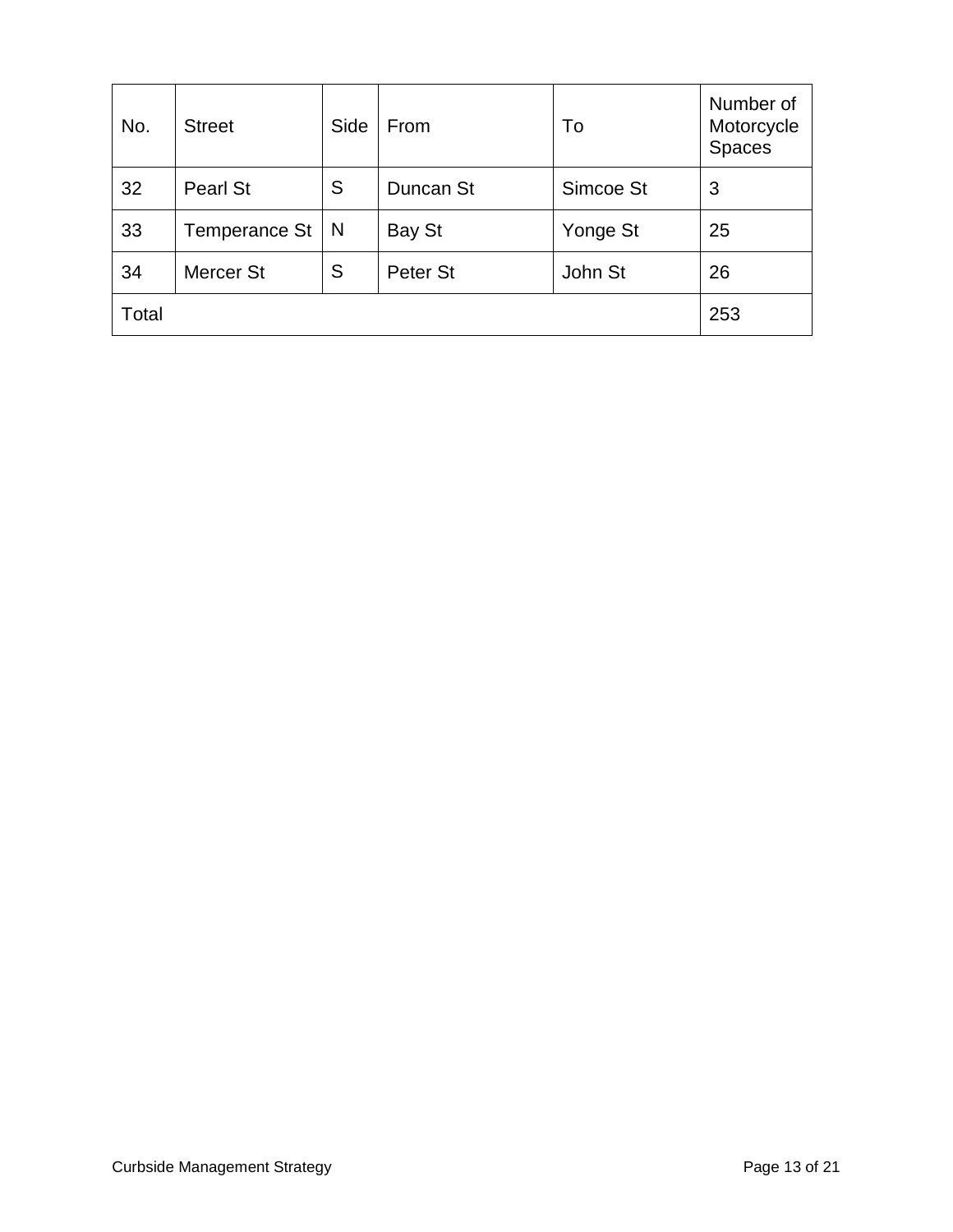#### **Attachment 2 - Municipal Code Amendments**

#### **AMENDMENTS FOR STANDS FOR TAXICABS AT HYDRANTS**

AMENDMENTS TO MUNICIPAL CODE CHAPTER 950 (TRAFFIC AND PARKING)

Deletion from § 950-400D

(2) Within three metres of a point on the curb or edge of the roadway adjacent to any fire hydrant;

Addition to § 950-400D

(2) Within three meters of a point on the curb or edge of the roadway adjacent to any fire hydrant unless the vehicle is a taxicab parked, while waiting for hire or engagement and the person operating the taxicab remains in the driver's seat of the taxicab or sits or stands sufficiently close to his or her taxicab so as to have it constantly under close observation at all times, at a stand authorized and assigned for taxicabs under subsection 950-401B and marked as a taxicab stand by an authorized sign;

Deletion from § 950-401A

(2) No person shall stand a vehicle other than a taxicab waiting for hire or engagement at any location referred to in Subsection A(1) and marked as a taxicab stand by an authorized sign.

Addition to § 950-401A

(2) No person shall stand a vehicle other than a taxicab waiting for hire or engagement at any location referred to in Subsection A(1) and marked as a taxicab stand, by an authorized sign, that is:

(a) not within three meters of a point on the curb or edge of the roadway adjacent to any fire hydrant; or

(b) within three meters of a point on the curb or edge of the roadway adjacent to any fire hydrant.

(3) No person shall park or stand a taxicab on any highway except at a stand authorized and assigned for taxicabs by Subsection B and marked as a taxicab stand by an authorized sign that is within three meters of a point on the curb or edge of the roadway adjacent to any fire hydrant unless the person:

(a) is waiting for hire or engagement, and remains in the driver's seat of the taxicab or sits or stands sufficiently close to his or her taxicab so as to have it constantly under close observation at all times; and

(b) immediately moves the taxicab out of the stand upon the request of the Fire Chief or General Manager of Toronto Water or any of their designates or successors, General Manager, a municipal law enforcement officer, police officer, or police cadet.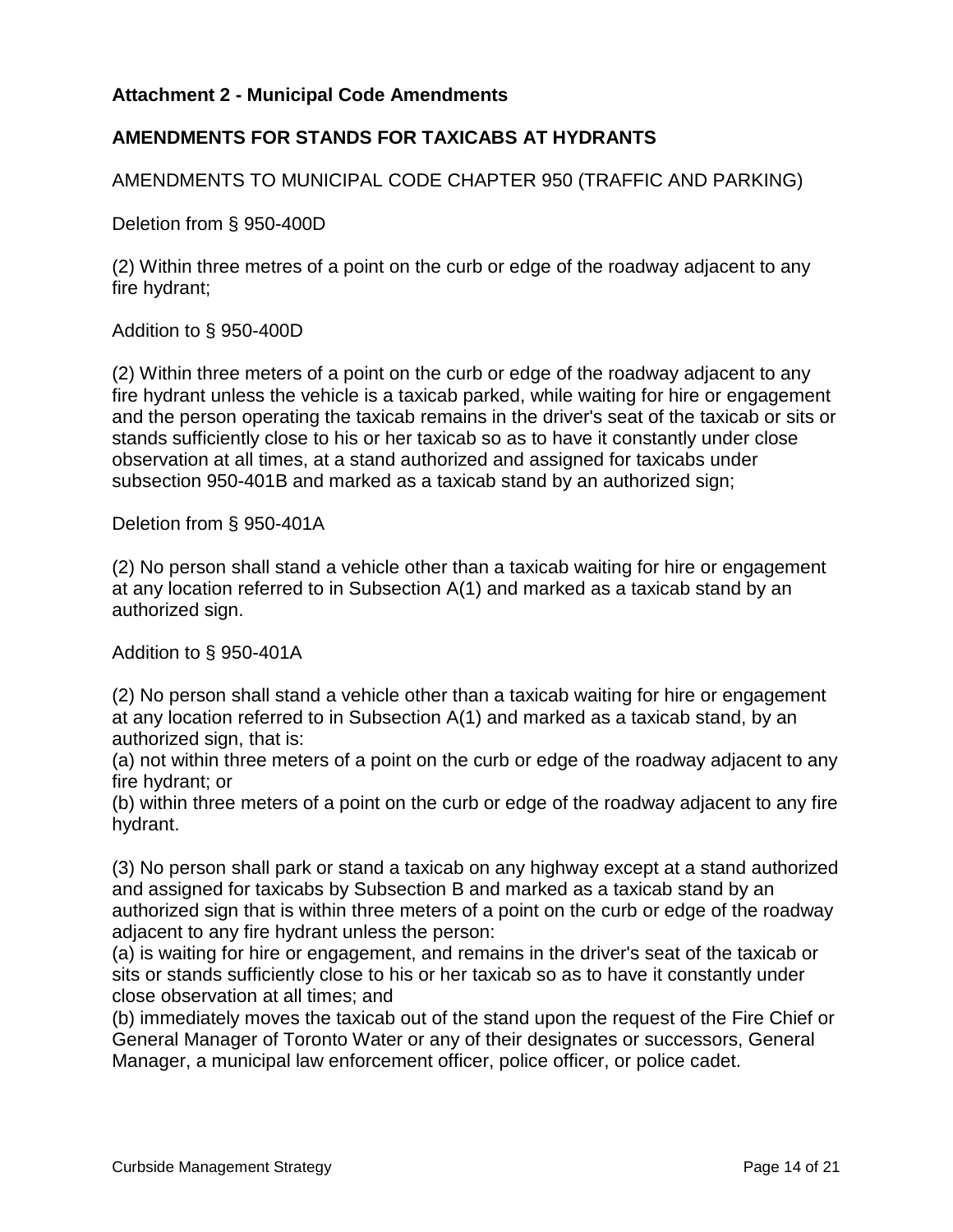B. Unless at the time of the contravention the vehicle was in the possession of another person without the vehicle owner's consent, if a vehicle has been left parked, standing or stopped in contravention of §§ 950-400A(1)(a), 950-400A(1)(b), 950-400A(3)(a), 950- 400A(3)(b), 950-400B(1), 950-400B(2), 950-400B(3)(a), 950-400B(3)(b), 950-400B(4), 950-400B(5), 950-400B(6), 950-400B(7), 950-400B(9), 950-400B(10), 950-400B(11), 950-400C(1), 950-400D(1), 950-400D(2), 950-400D(3), 950-400D(4), 950-400D(5), 950-400D(6), 950-400D(7), 950-400D(8), 950-400D(9), 950-400D(10)(a), 950- 400D(10)(b), 950-400E(1), 950-400E(3), 950-400E(5), 950-400E(6), 950-400E(7)(a), 950-400E(7)(b), 950-400E(8), 950-400E(9), 950-400E(10), 950-400E(11), 950- 400E(12), 950-400E(13), 950-400F(1), 950-400G(2), 950-400H, 950-400I, 950-401A(1), 950-401A(2), 950-402A(1), 950-402A(3), 950-402B(1), 950-402B(2), 950-402B(3), 950- 402C(1), 950-402C(2), 950-404B(1), 950-404B(2), 950-404C, 950-405A, 950-405B, 950-405D, 950-405D.1, 950-405E, 950-405F(1), 950-405G, 950-405G.1, 950-405H, 950-406A, 950-406B, 950-407A, 950-503D(2), 950-508A.1, 950-601C(1), 950-601C(2), 950-601C(3), 950-601F(1), 950-601G(1), 950-601G(2), 950-601O or 950-601P, the vehicle owner shall, upon issuance of a penalty notice, be liable to an administrative penalty.

#### Addition to § 950-1200

B. Unless at the time of the contravention the vehicle was in the possession of another person without the vehicle owner's consent, if a vehicle has been left parked, standing or stopped in contravention of §§ 950-400A(1)(a), 950-400A(1)(b), 950-400A(3)(a), 950- 400A(3)(b), 950-400B(1), 950-400B(2), 950-400B(3)(a), 950-400B(3)(b), 950-400B(4), 950-400B(5), 950-400B(6), 950-400B(7), 950-400B(9), 950-400B(10), 950-400B(11), 950-400C(1), 950-400D(1), 950-400D(2), 950-400D(3), 950-400D(4), 950-400D(5), 950-400D(6), 950-400D(7), 950-400D(8), 950-400D(9), 950-400D(10)(a), 950- 400D(10)(b), 950-400E(1), 950-400E(3), 950-400E(5), 950-400E(6), 950-400E(7)(a), 950-400E(7)(b), 950-400E(8), 950-400E(9), 950-400E(10), 950-400E(11), 950- 400E(12), 950-400E(13), 950-400F(1), 950-400G(2), 950-400H, 950-400I, 950-401A(1), 950-401A(2)(a), 401A(2)(b), 401A(3)(a), 401A(3)(b), 950-402A(1), 950-402A(3), 950- 402B(1), 950-402B(2), 950-402B(3), 950-402C(1), 950-402C(2), 950-404B(1), 950- 404B(2), 950-404C, 950-405A, 950-405B, 950-405D, 950-405D.1, 950-405E, 950- 405F(1), 950-405G, 950-405G.1, 950-405H, 950-406A, 950-406B, 950-407A, 950- 503D(2), 950-508A.1, 950-601C(1), 950-601C(2), 950-601C(3), 950-601F(1), 950- 601G(1), 950-601G(2), 950-601O or 950-601P, the vehicle owner shall, upon issuance of a penalty notice, be liable to an administrative penalty.

#### Deletion from § 950-1201

A. Every person convicted of an offence under this chapter, other than an administrative penalty under §§ 950-400A(1)(a), 950-400A(1)(b), 950-400A(3)(a), 950-400A(3)(b), 950-400B(1), 950-400B(2), 950-400B(3)(a), 950-400B(3)(b), 950-400B(4), 950-400B(5), 950-400B(6), 950-400B(7), 950-400B(9), 950-400B(10), 950-400B(11), 950-400C(1), 950-400D(1), 950-400D(2), 950-400D(3), 950-400D(4), 950-400D(5), 950-400D(6), 950-400D(7), 950-400D(8), 950-400D(9), 950-400D(10)(a), 950-400D(10)(b), 950- 400E(1), 950-400E(3), 950-400E(5), 950-400E(6), 950-400E(7)(a), 950-400E(7)(b),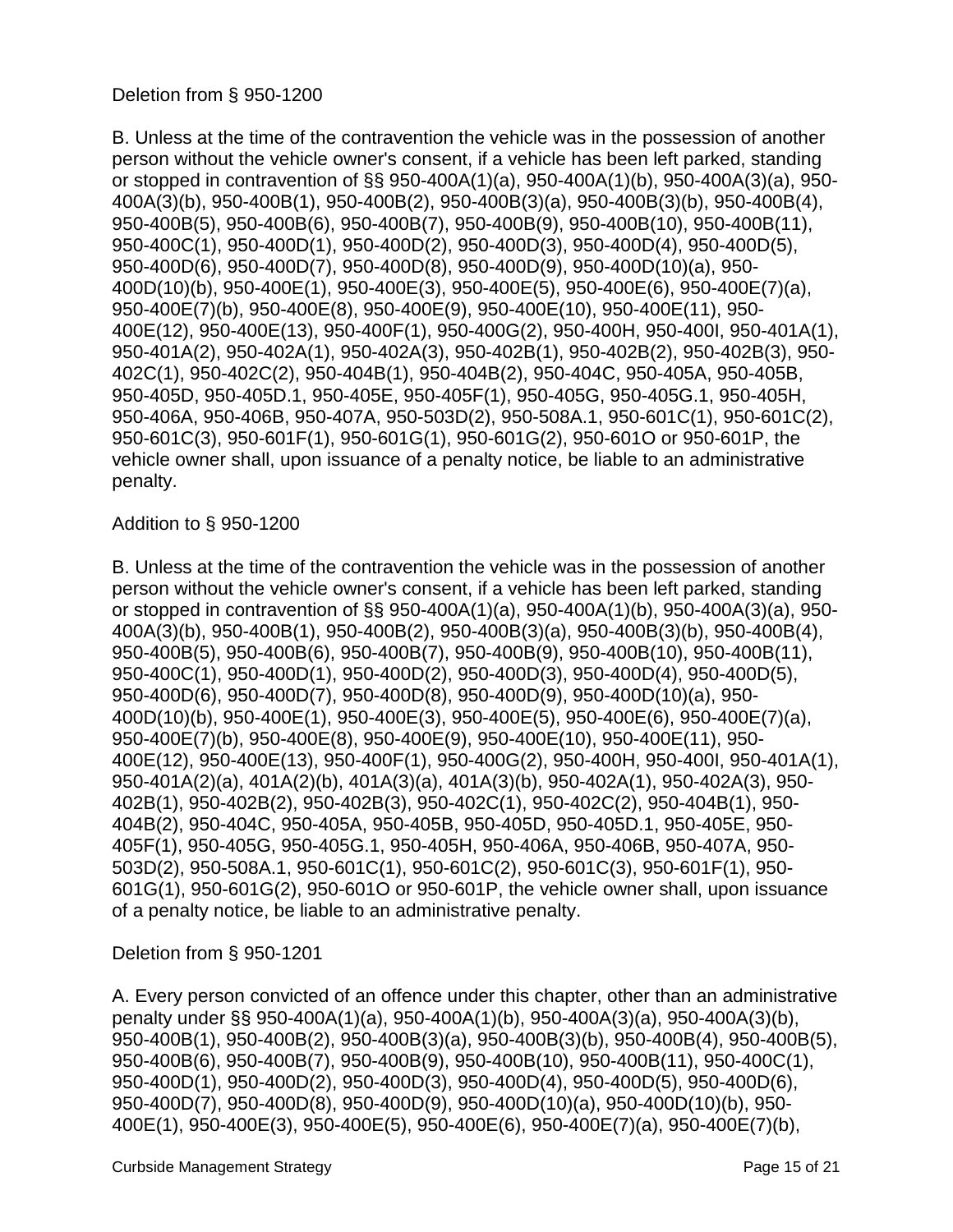950-400E(8), 950-400E(9), 950-400E(10), 950-400E(11), 950-400E(12), 950-400E(13), 950-400F(1), 950-400G(2), 950-400H, 950-400I, 950-401A(1), 950-401A(2), 950- 402A(1), 950-402A(3), 950-402B(1), 950-402B(2), 950-402B(3), 950-402C(1), 950- 402C(2), 950-404B(1), 950-404B(2), 950-404C, 950-405A, 950-405B, 950-405D, 950- 405D.1, 950-405E, 950-405F(1), 950-405G, 950-405G.1, 950-405H, 950-406A, 950- 406B, 950-407A, 950-503D(2), 950-508A.1, 950-601C(1), 950-601C(2), 950-601C(3), 950-601F(1), 950-601G(1), 950-601G(2), 950-601O or 950-601P, is liable to a fine as provided for in the Provincial Offences Act.

#### Addition to § 950-1201

A. Every person convicted of an offence under this chapter, other than an administrative penalty under §§ 950-400A(1)(a), 950-400A(1)(b), 950-400A(3)(a), 950-400A(3)(b), 950-400B(1), 950-400B(2), 950-400B(3)(a), 950-400B(3)(b), 950-400B(4), 950-400B(5), 950-400B(6), 950-400B(7), 950-400B(9), 950-400B(10), 950-400B(11), 950-400C(1), 950-400D(1), 950-400D(2), 950-400D(3), 950-400D(4), 950-400D(5), 950-400D(6), 950-400D(7), 950-400D(8), 950-400D(9), 950-400D(10)(a), 950-400D(10)(b), 950- 400E(1), 950-400E(3), 950-400E(5), 950-400E(6), 950-400E(7)(a), 950-400E(7)(b), 950-400E(8), 950-400E(9), 950-400E(10), 950-400E(11), 950-400E(12), 950-400E(13), 950-400F(1), 950-400G(2), 950-400H, 950-400I, 950-401A(1), 950-401A(2)(a), 401A(2)(b), 401A(3)(a), 401A(3)(b), 950-402A(1), 950-402A(3), 950-402B(1), 950- 402B(2), 950-402B(3), 950-402C(1), 950-402C(2), 950-404B(1), 950-404B(2), 950- 404C, 950-405A, 950-405B, 950-405D, 950-405D.1, 950-405E, 950-405F(1), 950- 405G, 950-405G.1, 950-405H, 950-406A, 950-406B, 950-407A, 950-503D(2), 950- 508A.1, 950-601C(1), 950-601C(2), 950-601C(3), 950-601F(1), 950-601G(1), 950- 601G(2), 950-601O or 950-601P, is liable to a fine as provided for in the Provincial Offences Act.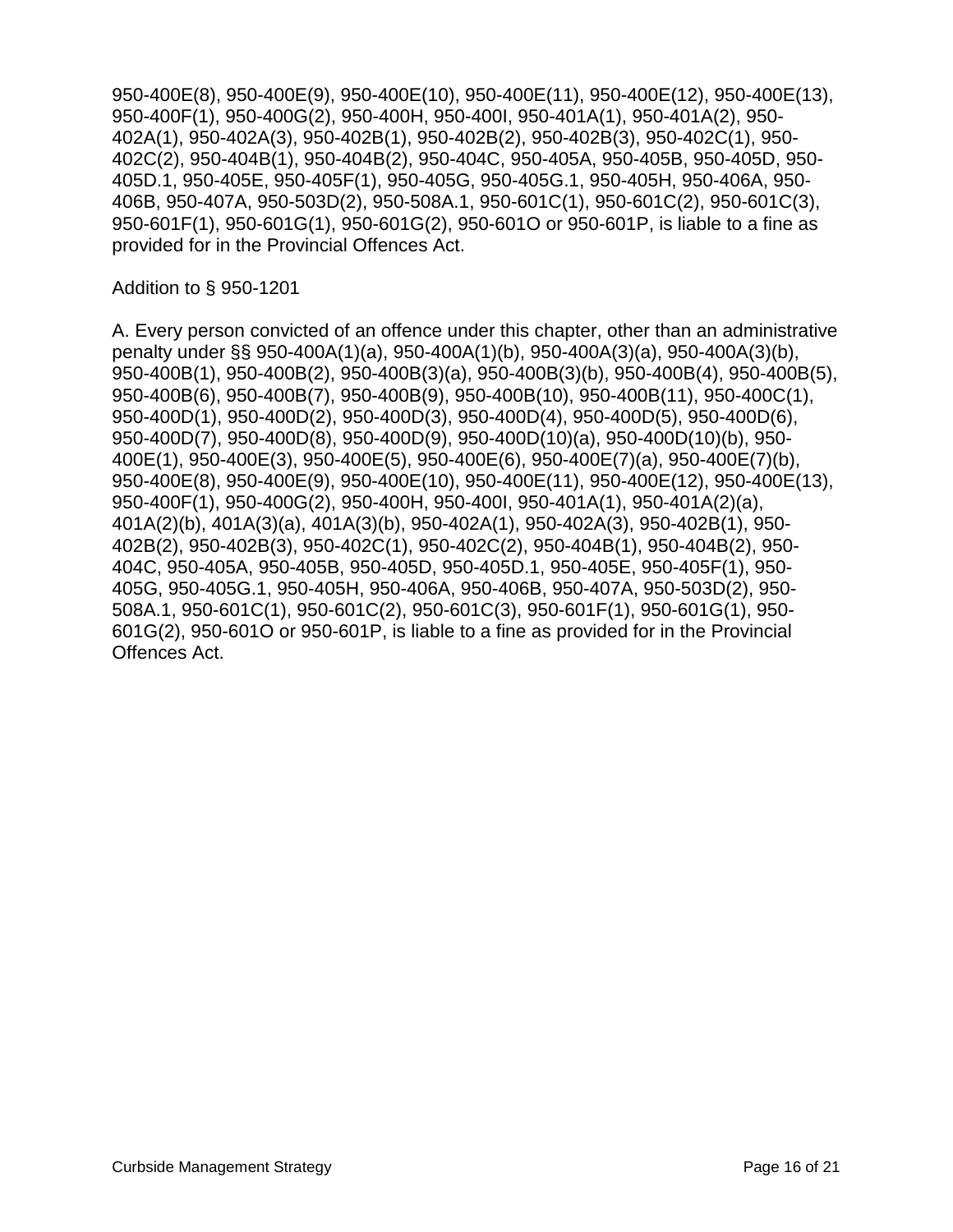#### AMENDMENTS TO MUNICIPAL CODE CHAPTER 610 (PENALTIES, ADMINISTRATION OF)

#### Deletion from Schedule A

| Table 10: Chapter 950, Traffic and Parking |                                        |          |  |
|--------------------------------------------|----------------------------------------|----------|--|
| Column 1                                   | Column 2                               | Column 3 |  |
| Designated Part of Chapter                 | <b>Short Form Wording</b>              |          |  |
|                                            |                                        | Amount   |  |
| $$950-401A(2)$                             | Stand Non-Taxicab Vehicle - Signed     | \$60.00  |  |
|                                            | <b>Taxicab Stand</b>                   |          |  |
| $$950-401A(2)$                             | Stand Taxicab Vehicle - Signed Taxicab | \$60.00  |  |
|                                            | Stand – not waiting for hire           |          |  |

#### Addition to Schedule A

| Table 10: Chapter 950, Traffic and Parking |                                           |          |  |
|--------------------------------------------|-------------------------------------------|----------|--|
| Column 1                                   | Column <sub>2</sub>                       | Column 3 |  |
| Designated Part of Chapter                 | <b>Short Form Wording</b>                 | Penalty  |  |
|                                            |                                           | Amount   |  |
| $$950-401A(2)(a)$                          | Stand Non-Taxicab Vehicle - Signed        | \$60.00  |  |
|                                            | Taxicab Stand not within 3 metres of Fire |          |  |
|                                            | Hydrant                                   |          |  |
| $$950-401A(2)(a)$                          | Stand Taxicab Vehicle - Signed Taxicab    | \$60.00  |  |
|                                            | Stand not within 3 metres of Fire Hydrant |          |  |
|                                            | - not waiting for hire                    |          |  |
| $$950-401A(2)(b)$                          | Stand Non-Taxicab Vehicle - Signed        | \$100.00 |  |
|                                            | Taxicab Stand within 3 meters of Fire     |          |  |
|                                            | Hydrant                                   |          |  |
| $\S$ 950-401A(2)(b)                        | Stand Taxicab Vehicle - Signed Taxicab    | \$100.00 |  |
|                                            | Stand within 3 metres of Fire Hydrant -   |          |  |
|                                            | not waiting for hire                      |          |  |
| $\S$ 950-401A(3)(a)                        | Park or stand Taxicab Vehicle - Signed    | \$100.00 |  |
|                                            | Taxicab Stand within 3 metres of Fire     |          |  |
|                                            | Hydrant $-$ not waiting for hire or       |          |  |
|                                            | sufficiently close to taxicab             |          |  |
| $\S$ 950-401A(3)(b)                        | Park or stand Taxicab Vehicle - Signed    | \$100.00 |  |
|                                            | Taxicab Stand within 3 metres of Fire     |          |  |
|                                            | Hydrant – driver does not move taxicab    |          |  |
|                                            | on request                                |          |  |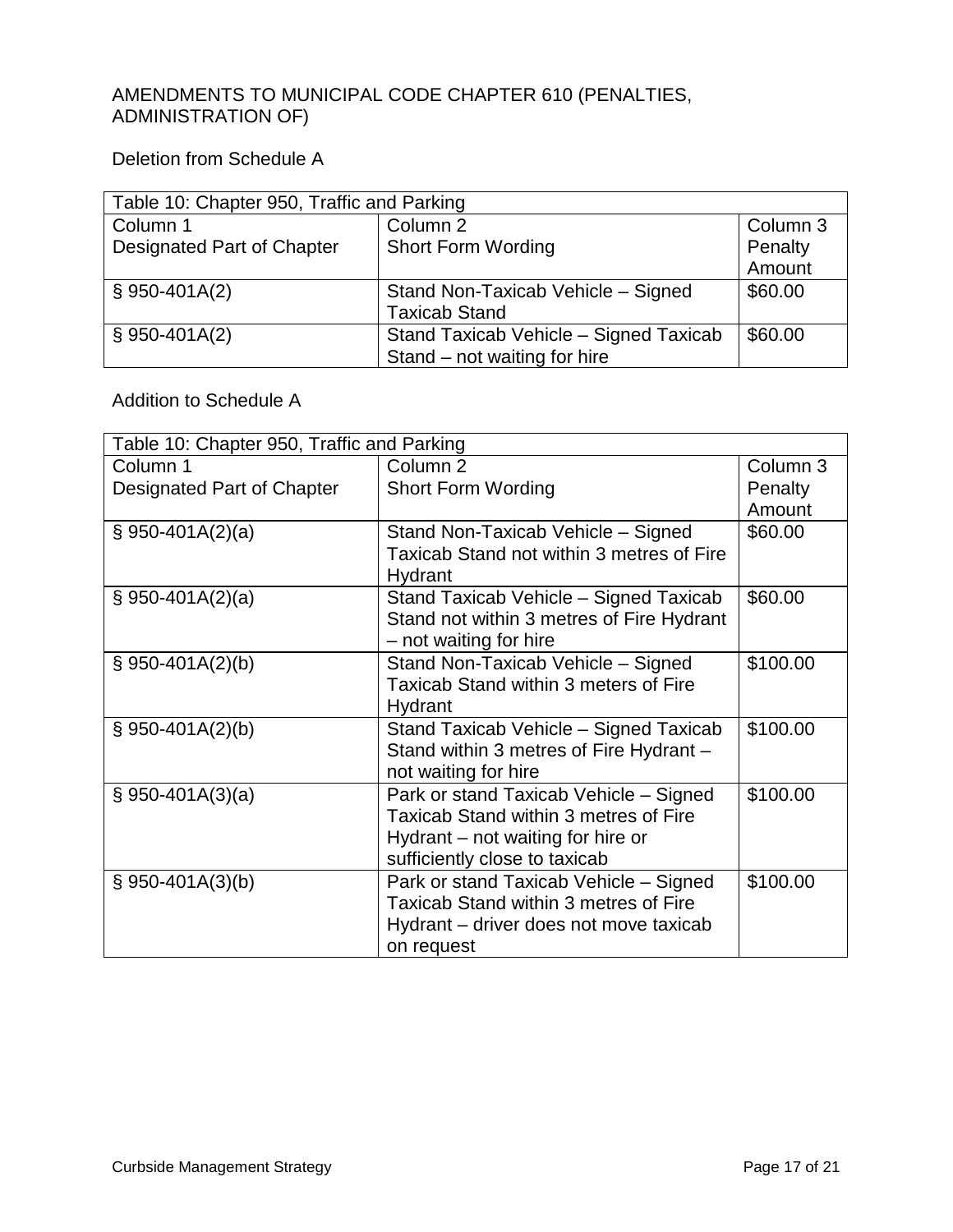AMENDMENTS TO MUNICIPAL CODE CHAPTER 910 (PARKING MACHINES AND METERS)

Addition to § 910-1A

TAXICAB - A taxicab the owner of which is licensed by the City of Toronto to operate within the City.

Addition to § 910-9

E. None of the provisions of this article shall apply to operators of a taxicab parked at any location marked as a taxicab stand by an authorized sign that is within three meters of a point on the curb or edge of the roadway adjacent to any fire hydrant in accordance with Chapter 950, Traffic and Parking.

AMENDMENTS TO MUNICIPAL CODE CHAPTER 925 (PERMIT PARKING)

Addition to § 925-1

TAXICAB - A taxicab the owner of which is licensed by the City of Toronto to operate within the City.

Addition to § 925

§ 925-10: Exceptions

None of the provisions of this Chapter shall apply to operators of a taxicab parked at any location marked as a taxicab stand by an authorized sign that is within three meters of a point on the curb or edge of the roadway adjacent to any fire hydrant in accordance with Chapter 950, Traffic and Parking.

AMENDMENTS FOR DESINATED DELIVERY VEHICLE PARKING ZONES

AMENDMENTS TO MUNICIPAL CODE CHAPTER 950 (TRAFFIC AND PARKING)

Deletion from § 950-101B: Definitions

DELIVERY VEHICLE PARKING ZONE - An area or portion of the highway comprised of one or more parking spaces controlled by parking meters or machines designated by Council under § 950-402 for use by delivery vehicles only.

Addition to § 950-101B: Definitions

DELIVERY VEHICLE PARKING ZONE - An area or portion of the highway comprised of one or more parking spaces designated by Council under § 950-402 for use by delivery vehicles only.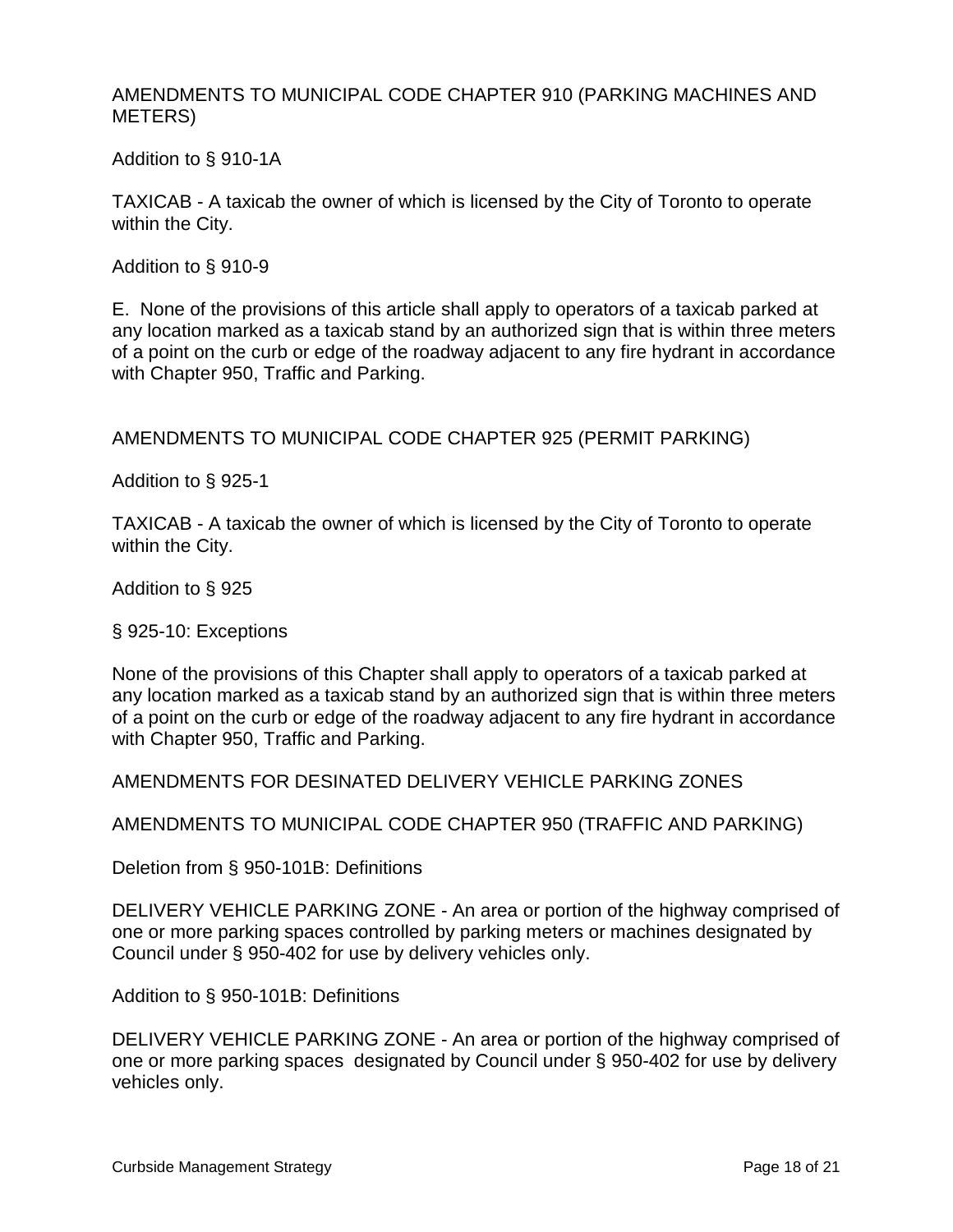Deletion from § 950-402B: Commercial, passenger, bus and delivery vehicles loading and parking zones.

(2) No person shall park a vehicle other than a delivery vehicle in a delivery vehicle parking zone without depositing the appropriate fee during the times set out in Schedule IX in § 950-1308.

Addition to § 950-402B: Commercial, passenger, bus and delivery vehicles loading and parking zones.

(2) No person shall park a vehicle other than a delivery vehicle in a delivery vehicle parking zone during the times set out in Schedule IX in § 950-1308.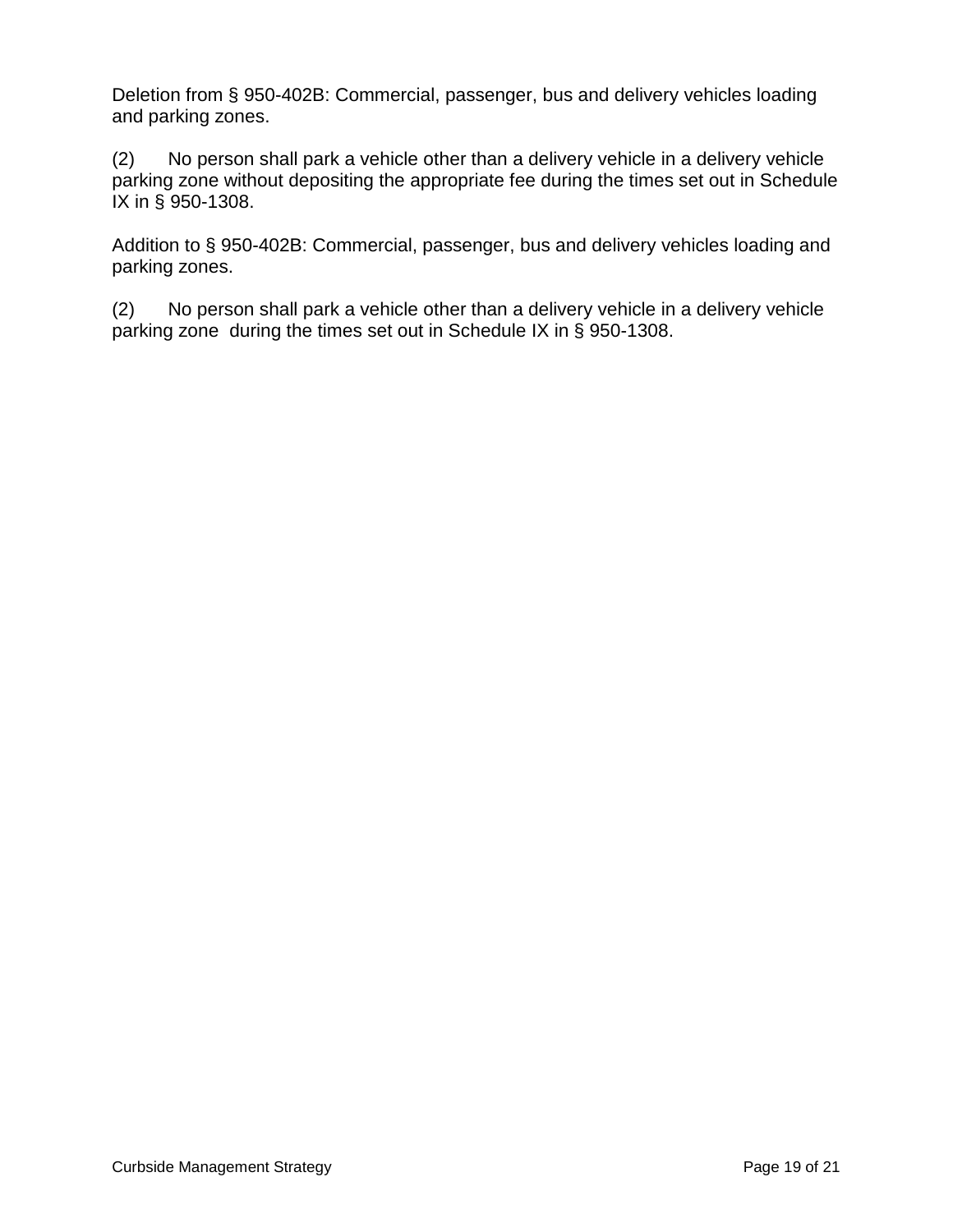#### **AMENDMENTS FOR MOTORCYCLE PARKING ZONES**

AMENDMENTS TO MUNICIPAL CODE CHAPTER 950 (TRAFFIC AND PARKING)

Deletion of § 950-400G: Motorcycle Parking.

Delete the references to § 950-400G(2) from sections §950-1200B and §950-1201A.

AMENDMENTS TO MUNICIPAL CODE CHAPTER 910 (PARKING MACHINES AND METERS)

Creation of a new Schedule - Schedule IV, Parking Machines Locations Designated as Motorcycle Parking Zones

Addition of a reference to the new Schedule IV in addition to Schedules I and II in each of sections § 910-2, § 910-3, § 910-4, and § 910-5.

Addition of a new § 910-6.3: Motorcycle Parking:

§910-6.3. Motorcycle Parking.

A. For the purposes of this section, MOTORCYCLE means a self-propelled vehicle having a seat or saddle for the use of the driver and designed to travel on not more than three wheels in contact with the ground, and includes a motor scooter or other similar plated two-wheeled Motor Vehicle.

B. Despite any other provision in this chapter, where parking machines and/or location ID signs have been erected under the authority of § 910-3, no person shall park any vehicle other than a motorcycle in any parking space designated for motorcycle parking at the side and between the limits set out in Schedule IV at the end of this chapter between April 1 and October 31, inclusive, of each year.

C. Despite § 910-6, the maximum parking periods set out in Schedule I to this chapter shall not apply to a person parking a motorcycle.

Addition of a new § 910-17.1: Motorcycle Parking:

§910-17.1. Motorcycle Parking.

A. For the purposes of this section, MOTORCYCLE means a self-propelled vehicle having a seat or saddle for the use of the driver and designed to travel on not more than three wheels in contact with the ground, and includes a motor scooter or other similar plated two-wheeled Motor Vehicle.

B. Despite any other provision in this chapter, where parking meters have been erected under the authority of § 910-12, no person shall park any vehicle other than a motorcycle in any parking space designated for motorcycle parking at the side and between the limits set out in Schedule IV at the end of this chapter between April 1 and October 31, inclusive, of each year.